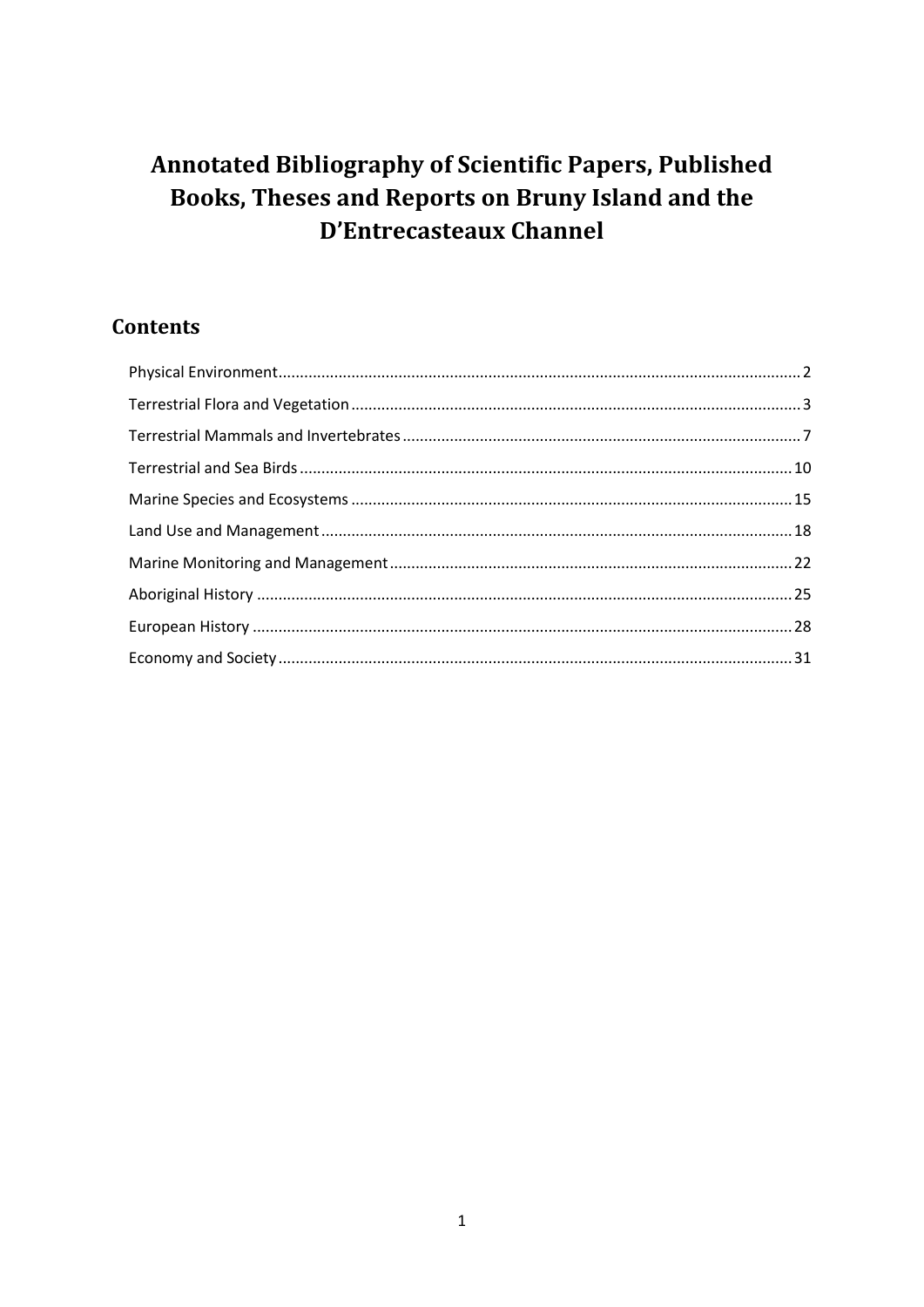# <span id="page-1-0"></span>**Physical Environment**

Everard, G. (1950) *The possibility of limestone deposits on Bruny Island*. Department of Mines, Minerals and Resources (?), Hobart.

This report investigated if there were any economically important deposits of limestone on Bruny Island. The report found that no true limestone deposits occur on the island, however oil prospecting reported passing through a small section of limestone on the North Island. The paper gives a good account of the geology and geomorphology of the island. The peculiar shape of the Bruny Island coastline has been created by sea level rise since the last ice age, which is highlighted by the lack of alluvial flats. The coastline consists of headlands and bays, with more developed headlands on the eastern side. The only sedimentary rock formation on the island belongs to the Permian system, with intrusions of Jurassic dolerite.

Leaman, D.E. (1990) Inferences concerning the distribution and composition of pre-carboniferous rocks in south-eastern Tasmania. *Papers and Proceedings of the Royal Society of Tasmania*, 124: 1- 12.

This paper describes the distribution and composition of pre-carboniferous rocks from the region to the west and south of Bruny Island, covering the D'entrecasteaux Channel. The surface geology of the region is dominated by Permo-Triassic Parmeener Supergroup rocks and Jurassic dolerite. However, the pre-carboniferous rocks are rarely exposed. By using gravity and magnetic data, the study was able to determine that post-Carboniferous rocks generally lie on late Precambrian rocks under the surface. The deep troughs were filled with rock types from the Cambrian sequences, with a large proportion of the rocks being volcanic. Some ultramafics are present along the western margins, as are some thin wedges of Ordovician-Devonian rocks.

Sharples, C. & Mowling, F. (2006) *Southern Natural Resource Management Region Coastal Geomorphic Mapping and Management Decision Support Tools: Interpretation Report and Manual.* Coastal and Marine Branch, Department of Tourism, Arts and the Environment, Tasmania.

This Report describes the geomorphic characteristics of the coastline of southern region of Tasmania. The report is part of the 'Coastal Values of Southern Tasmania' project, which maps the vegetation and geomorphology from the high water mark to 100 metres inland. On Bruny Island, there are many notable geomorphic features of the coastline. Prominent sea cliffs of Jurassic-age dolerite and Permian-age siltstones are present in South Bruny Island. Other prominent geological features include the 'Neck', a sandy isthmus which joins the north and south island. Bruny Island also has many notable beaches and sand dunes.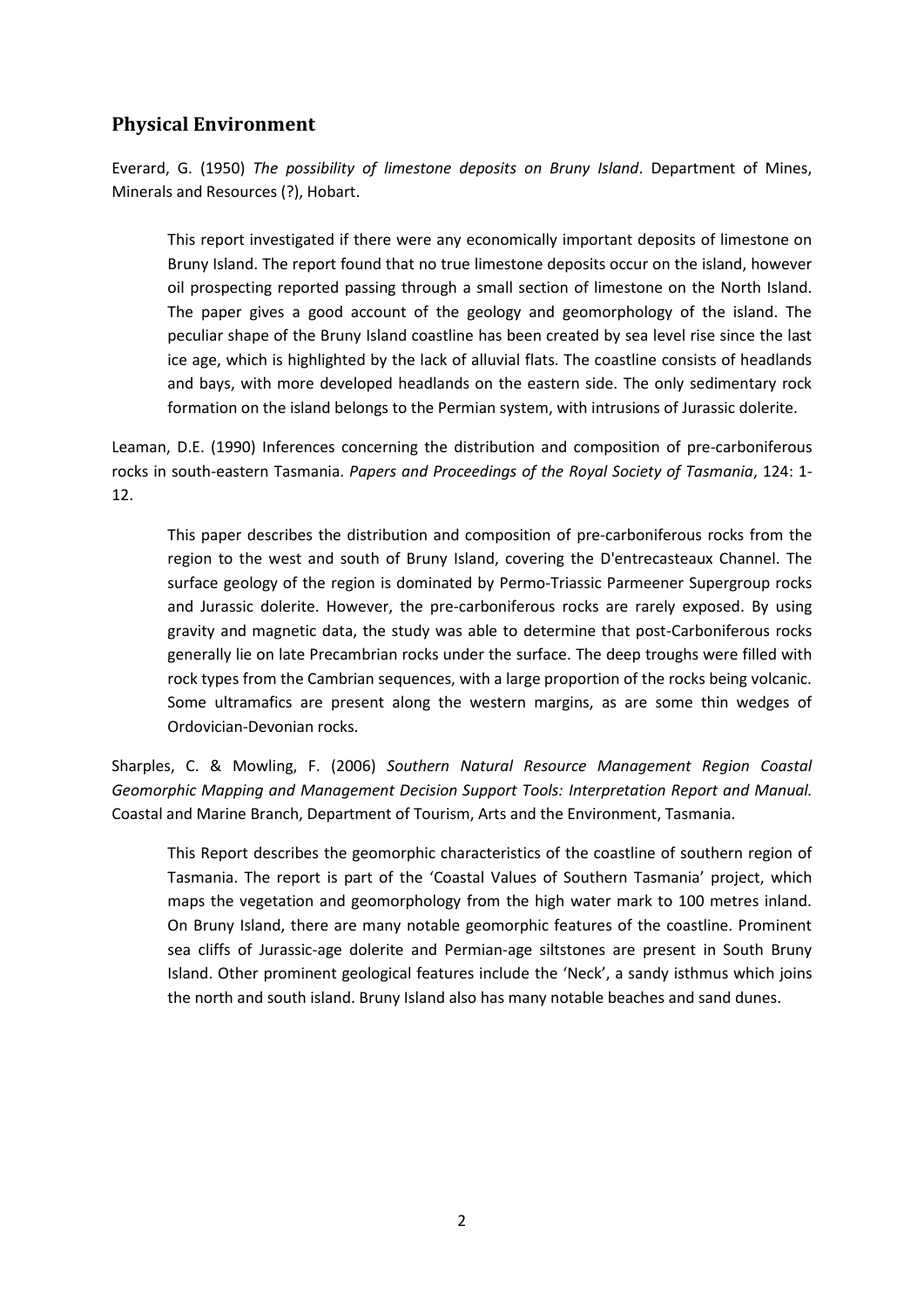# <span id="page-2-0"></span>**Terrestrial Flora and Vegetation**

Chamberlain, B. (2007) *Bruny Island Weed Management Strategy*. Kingborough Council, Kingston.

This Weed Management Strategy outlines a strategic plan to minimise the threat of weeds on Bruny Island. The report identifies 25 priority weeds on the island, along with 21 other important weeds. A number of weed species found on Bruny Island are listed as 'Weeds of National Significance'. These include blackberry (*Rubus fruticosus* spp. agg.), Gorse (*Ulex europaeus*), boneseed (*Chrysanthemoides monilifera*) and several species of willows (*Salix* sp.). The strategy outlines the course of action needed to properly control weed species, including the mapping and creation of an action plan for each of the priority weeds.

Chamberlain, B. & Strain, C. (2009) *Bruny Island Roadside Weed Management Plan*. Kingborough Council, Kingston.

This Weed Management Plan provides a framework for the management of weeds which occur on the roadsides of Bruny Island. The plan recommends actions to minimise the spread of existing weeds and to prevent the introduction of new weeds. Twenty-six priority weeds were identified on the roadsides of Bruny Island. Of these, blackberry (*Rubus fruticosus* spp. agg.), boneseed (*Chrysanthemoides monilifera*) and Gorse (*Ulex europaeus*) are listed as 'Weeds of National Significance'. The plan details the best treatment of each weed species and describes treatment plans based on the location and season.

Hickey, J.E., Brown, M.J., Rounsevell, D.E. & Jarman, S.J. (1990) *Tasmanian Rainforest Research*. Tasmanian NRCP Report no. 1, proceedings of a seminar held in Hobart on 14 June 1990.

This report lists the major findings and discussion points from a seminar on Tasmanian Rainforests held in Hobart in 1990. The report refers to relic rainforests which occur in eastern Tasmania, usually as riparian strips or on steep south east facing slopes. Patches or relic rainforest occur on the eastern side of south Bruny Island and are often dominated by Antarctic beech (*Nothofagus cunninghamii*) with an understory of horizontal shrub (*Anodopetalum biglandulosum*) and sassafras (*Atherosperma moschatum*). These forests are often subject to disturbance from logging and fire, which is reflected in the broken canopy and diverse shrub layer.

Nicolle, D., Potts, B.M. & McKinnon, G.E. (2008) *Eucalyptus cordata* subsp. *quadrangulosa* (Myrtaceae), a new taxon of restricted distribution from southern Tasmania. *Papers and Proceedings of the Royal Society of Tasmania* 142: 71–78.

This paper discusses the distribution of a newly described subspecies of eucalypt, *Eucalyptus cordata* subsp. *quadrangulosa*. Approximately 27 populations of the subspecies exist in south-eastern Tasmania. An estimated 4000 – 5000 individual plants are known. One of the largest populations occurs at Cape Queen Elizabeth on North Bruny Island, with around 1000 individuals. The species is also present on Penguin Island which lies just of the coast of South Bruny Island. This new subspecies differs from other *Eucalyptus cordata* subspecies as it has more conspicuously quadrangular branchlets, larger and more pointed juvenile leaves, and larger flower buds and fruits.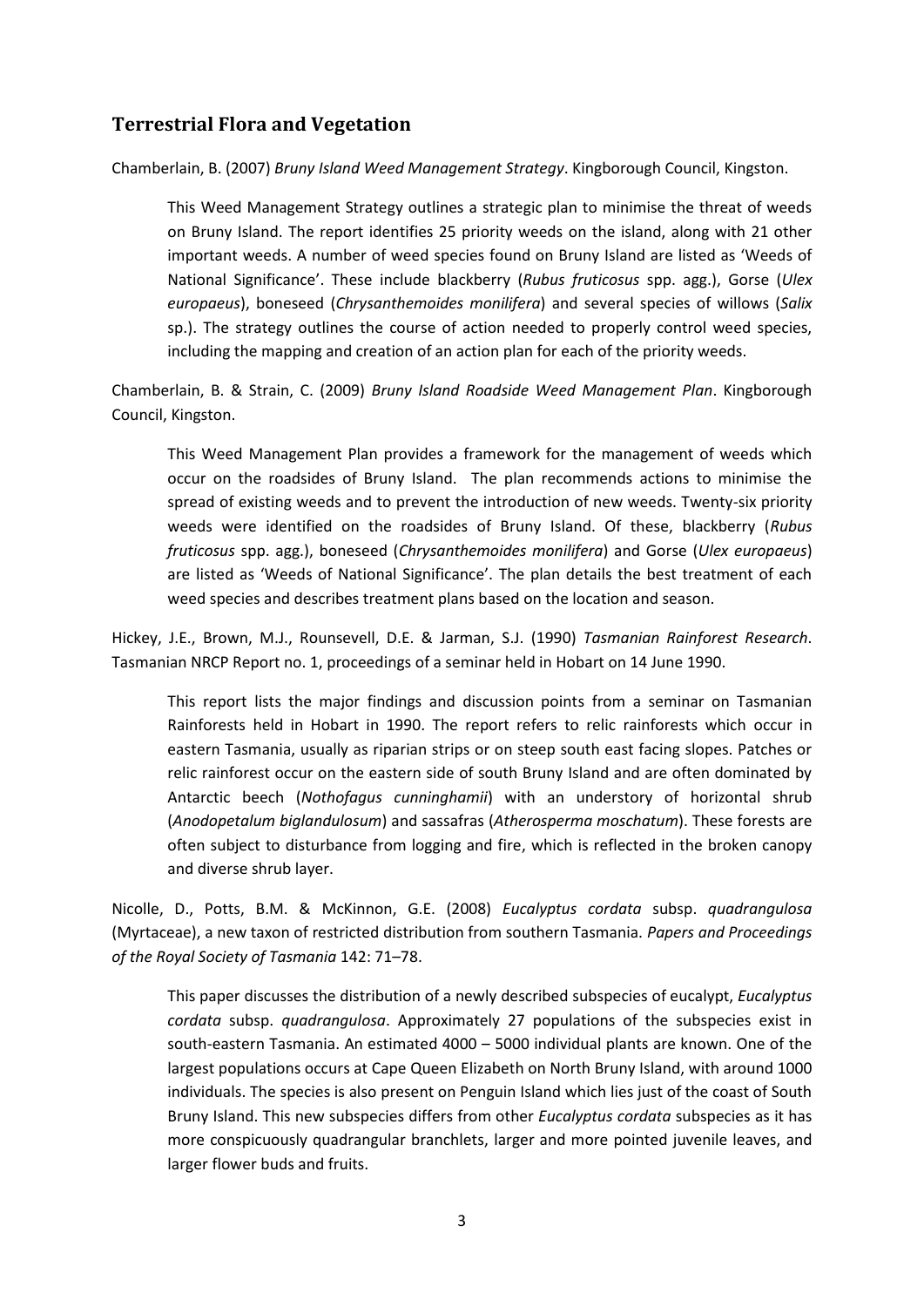North, A. & Barker, P. (2006) *Collection and Integration of Coastal Vegetation and Fauna Habitat Data for the Southern Natural Resource Management Region: Interpretation Manual*. North Barker Ecosystem Services, Hobart.

This report provides interpretation of the GIS mapping produced for the 'Coastal Values of Southern Tasmania' project. The project aims to map the vegetation, fauna habitat and geomorphology from the high water mark to 100 metres inland for south-eastern Tasmania. This report refers specifically to the vegetation community mapping, environmental weed mapping, vegetation condition assessment and the mapping of fauna habitat. The report covers North Bruny Island and the northern half of South Bruny Island. The report discusses the south-east Tasmanian coastline as a whole and does not refer specifically to Bruny Island or the coastal area around the D'entrecasteaux Channel.

Schahinger, R., Rudman T., & Wardlaw, T. J. (2003) *Conservation of Tasmanian Plant Species & Communities threatened by* Phytophthora cinnamomi*: Strategic Regional Plan for Tasmania*. Technical Report 03/03, Nature Conservation Branch, Department of Primary Industries, Water and Environment, Hobart.

This report identifies a range of priority management areas throughout Tasmania for the introduced soil-borne pathogen *Phytophthora cinnamomi*. Phytophthora is listed as a key threatening process in the *Commonwealth's Environment Protection and Biodiversity Conservation Act 1999* and presents a treat to many plant species and communities across the state, particularly coastal heaths, heathy woodlands and buttongrass moorlands. Four 'at risk' areas have been identified on Bruny Island, including Chuckle Head, Church Hill, West Cloudy Head and Tasman Head. Only the Church Hill and Tasman Island areas had signs of infestations at the time of writing, with the other two locations listed as potential sites. The report lists detailed management actions for each of the 'at risk' areas.

Threatened Species & Marine Section (2014) *Listing Statement for Conical Sheoak* (Allocasuarina duncanii). Department of Primary Industries, Parks, Water & Environment, Tasmania.

The clonical sheoak (*Allocasuarina duncanii*) is listed as rare under the Tasmanian *Threatened Species Protection Act 1995*. This small evergreen tree with needle-like foliage and woody cones is endemic to southern Tasmania. This species is known from only four localities in south-eastern Tasmania. One of these is located within Mount Midway Conservation Area in South Bruny Island. It is highly likely that Bruny Island has a larger population and range of this species than previously thought, with the rock-plates inland of East Cloudy Head being potential habitat for this species. The main threat to this species is inappropriate fire regime.

Threatened Species Section (2011a) *Flora Recovery Plan: Threatened Tasmanian Forest Epacrids*. Department of Primary Industries, Parks, Water and Environment, Hobart.

This recovery plan describes the conservation of eleven species of plants belonging to the genus *Epacris*. These small shrubs are of conservation concern as many of the species having small distributions and restricted habitats, or a large percentage of the population may occur in only one or two areas. Of these, one species, *Epacris virgata (Kettering)*, occurs on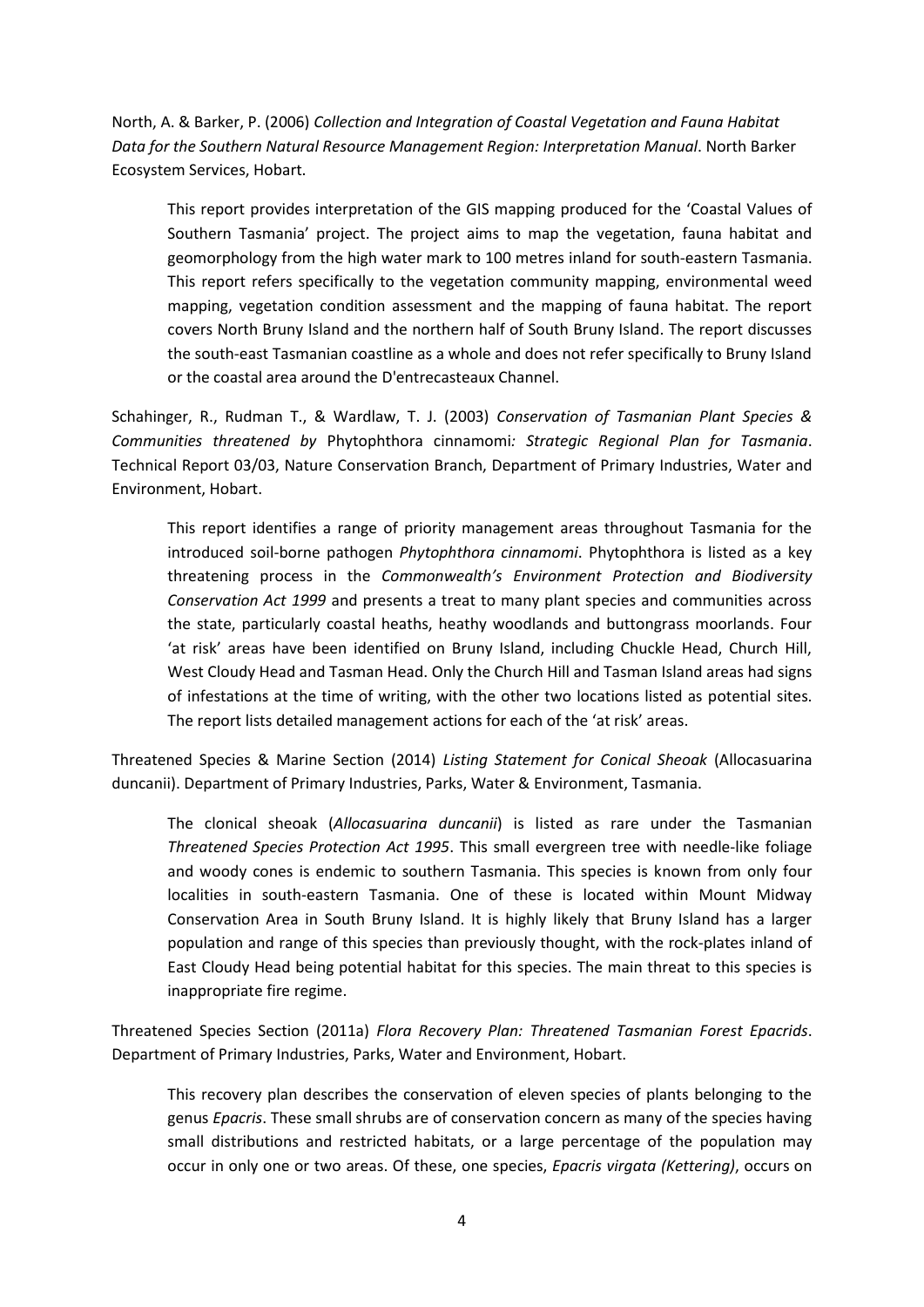Bruny Island and is listed as vulnerable under the Tasmanian *Threatened Species Protection Act 1995*. One significant population occurs on private land on Lighthouse Road, and may be under threat from clearing, weed invasion or inappropriate fire regimes. The species also exists under reservation in South Bruny National Park.

Threatened Species Section (2011b) *Tasmanian Lowland* Euphrasia *Species: Flora Recovery Plan*. Department of Primary Industries, Parks, Water and Environment, Hobart.

This recovery plan lists the distribution of 13 species of lowland eyebrights (*Euphrasia* sp.) and recommends management actions to conserve these populations. Two species of eyebright exist on Bruny Island. *Euphrasia fragosa* has been recorded on the Labillardiere Peninsula on South Bruny Island and *Euphrasia collina* subsp. Dukes Marshes has also been reported on Bruny Island. These species often occur in disturbed areas (ie. edges of dirt roads or walking tracks) within wet sclerophyll forest or rainforest. Management recommendations for these species include maintaining the populations by slashing after seeding and the careful control of weed species such as Spanish heath (*Erica lusitanica*).

Threatened Species Unit (2000) *Listing Statement Chestnut Leek Orchid* Prasophyllum castaneum. Department of Primary Industries, Water and Environment, Tasmania.

The chestnut leek orchid (*Prasophyllum castaneum*) is listed as endangered under the Tasmanian *Threatened Species Protection Act 1995* and critically endangered under the *Commonwealth Environment Protection and Biodiversity Conservation Act 1999*. This orchid is only known from two locations in south-eastern Tasmania, with one population occurring on the Pineapple Rocks Track on the Labillardiere Peninsula, South Bruny Island. The orchid is found in damp shrubby and sedgy heath on sandy loam soil. The listing recommends that an appropriate burning or slashing regime is adopted in order to maintain an open habitat at the site.

Threatened Species Unit (2001) *Listing Statement Shy Eyebright* Euphrasia fragosa. Department of Primary Industries, Water and Environment, Tasmania.

The shy eyebright (*Euphrasia fragosa*) is listed as endangered under the Tasmanian *Threatened Species Protection Act 1995* and as critically endangered under the *Commonwealth Environment Protection and Biodiversity Conservation Act 1999*. This short lived perennial herb is reliant on disturbance events such as fire to stimulate germination of seed stored in the soil. Only three populations are known to exist in Tasmania, with one occurring at Mt Bleak on the Labillardiere Peninsula on South Bruny Island. The Mt Bleak population contains around 30 to 220 individuals depending on conditions. Draft management plans have been prepared for this population. There have also been reports of a population at Cape Bruny.

Walsh, D., Kirkpatrick, J.B. & Skira, I.J. (1997) Vegetation patterns, environmental correlates and vegetation change in a *Puffinus tenuirostris* breeding colony at Cape Queen Elizabeth, Tasmania. *Australian Journal of Botany*, 45: 71-79.

This paper describes the vegetation surrounding a colony of a short-tailed shearwater (*Puffinus tenuirostris*) at Cape Queen Elizabeth, Bruny Island. Seabird breeding colonies are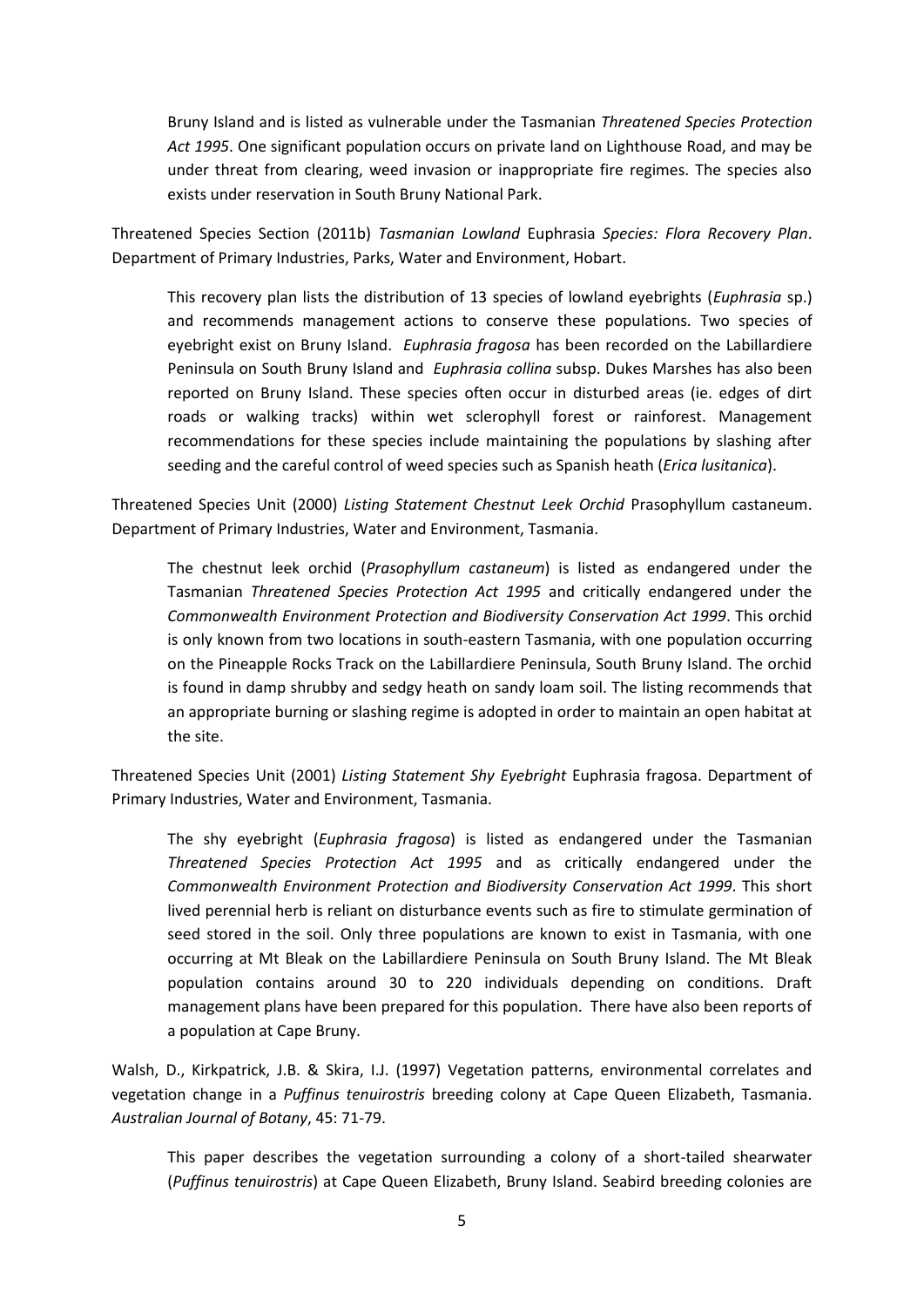located in areas of distinct vegetation, usually succulent plants belonging to the genera *Tetragonia*, *Rhagodia* and *Carpobrotus*. Vegetation patterns at Cape Queen Elizabeth were more closely related to burrow density, bare ground and soil dryness than to the phosphorus or organic content of the soils. There were decreases in burrows between 1977 and 1992. In the parts of the rookery where burrow density decreased, sea berry saltbush (*Rhagodia candolleana*) increased its cover. Where burrow density remained constant or increased, bracken (*Pteridium esculentum*) and spiny-head mat-rush (*Lomandra longifolia*) declined in cover.

Williams, K.J. & Potts, B.M. (1996) The natural distribution of *Eucalyptus* species in Tasmania. *Tasforests*, 8: 39-165.

This report provides a summary the geographic distributions of the 29 *Eucalyptus* species occurring in Tasmania. The report uses over 60,000 observations from a number of data sources and maps them on a 10 km x 10 km grid-cell. Twelve species occur on Bruny Island. This includes the black peppermint (*Eucalyptus amygdalina*), heart-leaved silver gum (*Eucalyptus cordata*), gum-topped stringy bark (*Eucalyptus delegatensis* subsp. *tasmaniensis*), blue gum (*Eucalyptus globulus* subsp. *globulus*), yellow gum (*Eucalyptus johnstonii*), Smithton peppermint (*Eucalyptus nitida*), stringy bark (*Eucalyptus obliqua*), black gum (*Eucalyptus ovata*), white peppermint (*Eucalyptus pulchella*), swamp gum (*Eucalyptus regnans*), silver peppermint (*Eucalyptus tenuiramis*) and the white gum (*Eucalyptus viminalis*).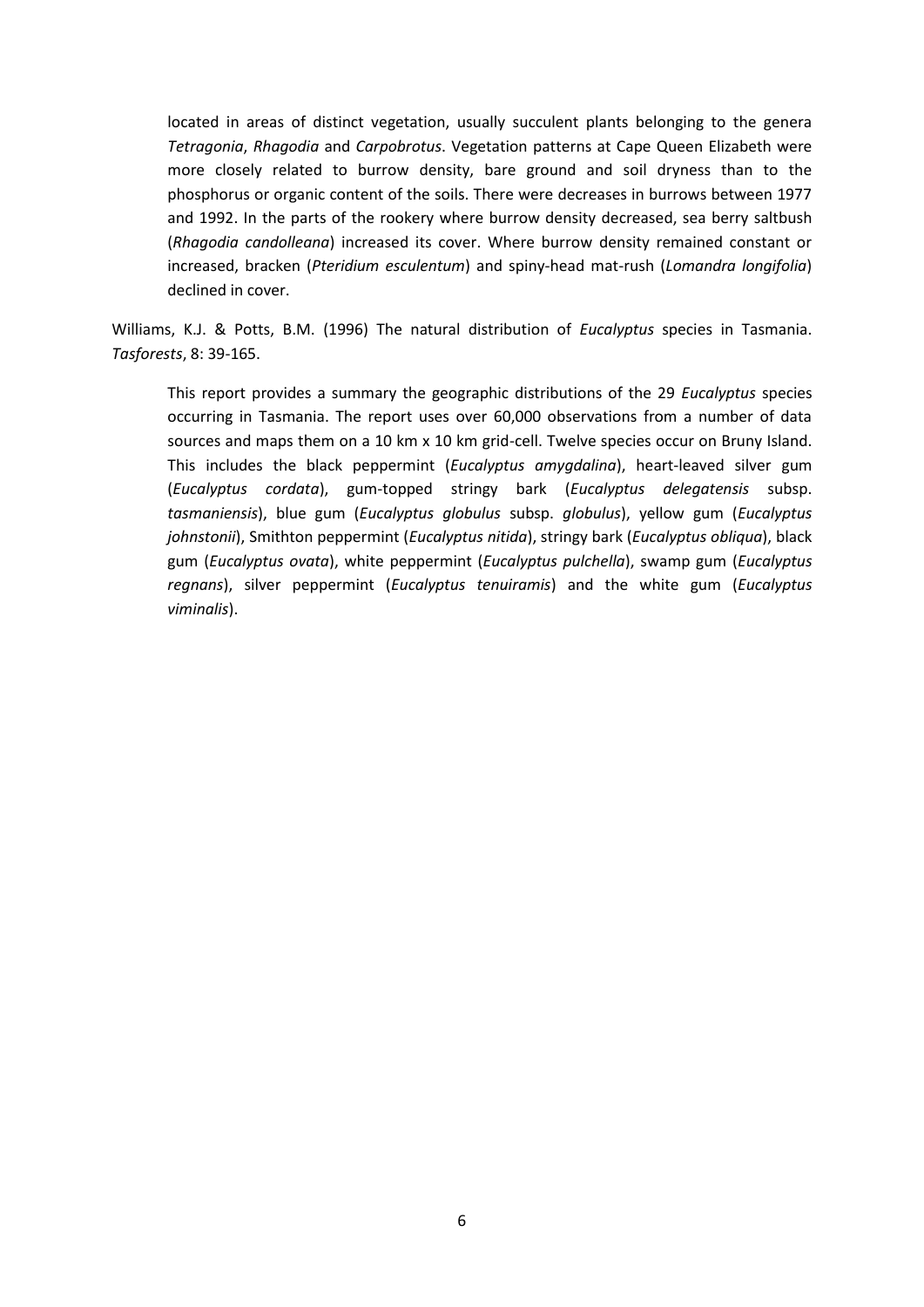### <span id="page-6-0"></span>**Terrestrial Mammals and Invertebrates**

CBSG (2008) *Tasmanian Devil PHVA Final Report*. IUCN/SSC Conservation Breeding Specialist Group, Apple Valley, MN.

The Tasmanian devil (*Sarcophilus harrisii*) has suffered significant population decline in recent years due to Devil Facial Tumour Disease. This report outlines areas which can be used as 'insurance' populations, where healthy devils can be introduced to an area which have natural barriers to prevent the disease from spreading (such as islands). Bruny Island has been identified as such a place, and is capable of holding 300 devils and has suitable habitat and food sources. However, there are many sheep farmers and private landowners who may be against the introduction of devils onto Bruny Island. Another problem is the number of sensitive bird breeding colonies, such as the short-tailed shearwater and little penguin colonies on the Neck.

Driessen, M.M., Carlyon, K., Gales, R., Mooney, N., Panza, M., Thurstans, S., Visoiu, M. & Wise, P. (2011) Terrestrial mammals of a sheep-grazing property on Bruny Island, Tasmania. *Papers and Proceedings of the Royal Society of Tasmania*, 145: 51-64.

A range of methods were used to sample mammals on a large sheep grazing property in August 2010. The property is 4097 ha in size and covers half of North Bruny Island, consisting of a mosaic of dry sclerophyll forests and pasture. The study used a variety to techniques, including live trapping, camera traps, spotlighting and signs of mammals (scats, skulls, diggings etc.). Ten species were recorded, including seven native and three introduced species. The little forest bat (*Vespadelus vulturnus*) was recorded for first time on Bruny Island. No threatened species were found on the property. Some species were able to inhabit a mixture of pasture and bush habitats, however many others were restricted to native vegetation.

Fancourt, B.A., Hawkins, C.E. & Nicol, S.C. (2013) Evidence of rapid population decline of the eastern quoll (*Dasyurus viverrinus*) in Tasmania. *Australian Mammalogy*, 35: 195-205.

This paper describes the rapid decline in eastern quoll (*Dasyurus viverrinus*) populations throughout Tasmania. The eastern quoll currently exists only in Tasmania, and has gone extinct on the mainland of Australia. This study conducted spotlight and trapping surveys from various locations across Tasmania, including Bruny Island. Surveys showed that the numbers of eastern quolls had reduced by 52 – 100% in some regions. The authors trapped quolls on Bruny Island, with a reduction of 51% over the last year. The authors recommend that urgent management actions be undertaken to ensure the conservation of this species.

Harris, J.M. (2005). Mammal records from The Tasmanian Naturalist. *The Tasmanian Naturalist*, 127: 20-41.

This report reviews the records of native and introduced Tasmanian mammals from papers published in The Tasmanian Naturalist. The paper describes several mammal species recorded on Bruny Island, including short-beaked echidna (*Tachyglossus aculeatus*), eastern quoll (*Dasyurus viverrinus*), swamp antechinus (*Antechinus minimus*), southern brown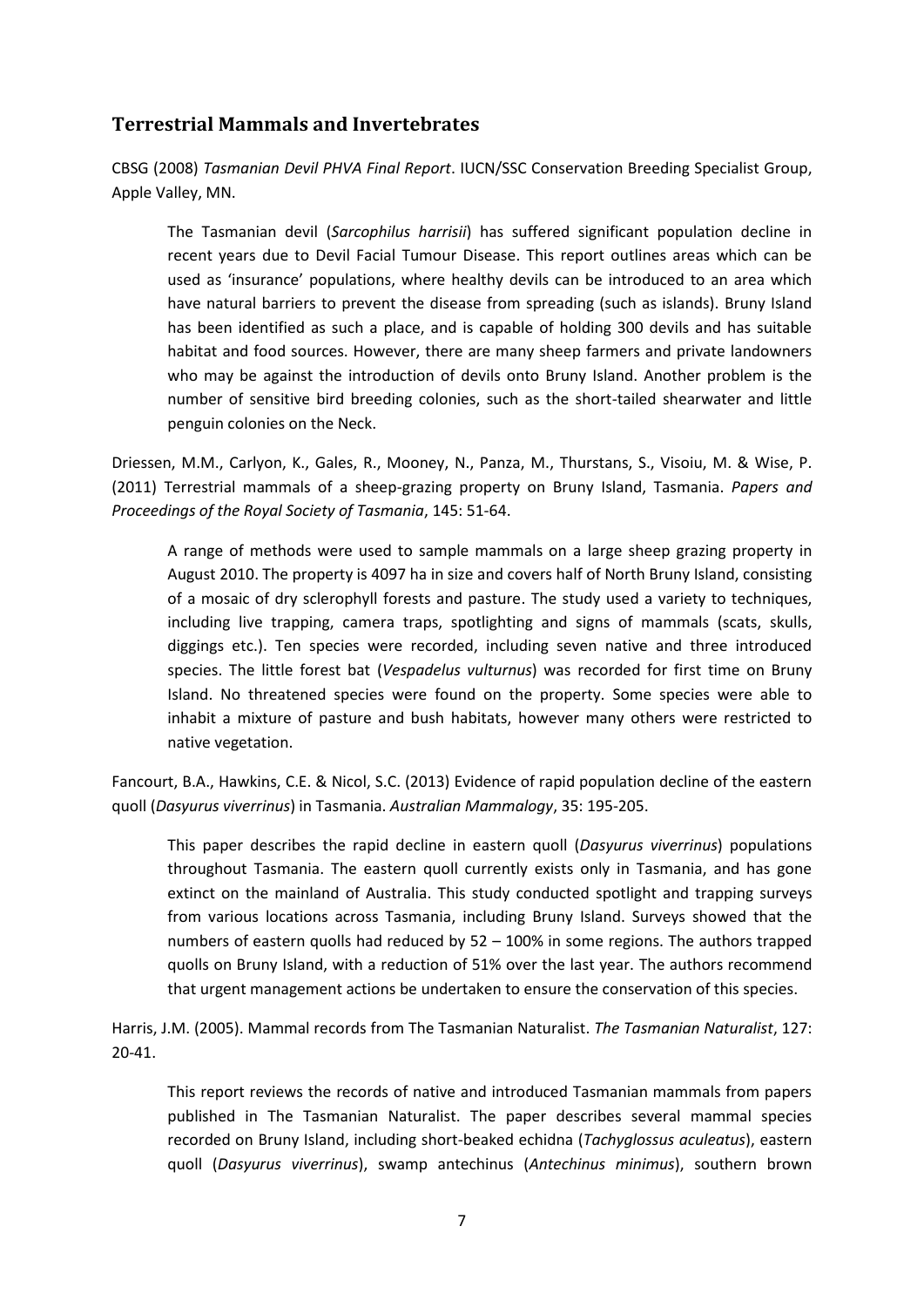bandicoot (*Isoodon obesulus*), common wombat (*Vombatus ursinus*), common brushtail possum (*Trichosurus vulpecula*), common ringtail possum (*Pseudocheirus peregrinus*), southern bettong (*Bettongia gaimardi*), long-nosed potoroo (*Potorous tridactylus*), rufousbellied pademelon (*Thylogale billardierii*) and the water rat (*Hydromys chrysogaster*). Most of the references to Bruny Island are from the paper authored by Hird (2000) on the description of surveys of Dennes Hill, North Bruny Island.

Harris, J.M., Munks, S.A., Goldingay, R.L., Wapstra, M., & Hird, D. (2008) Distribution, habitat and conservation status of the eastern pygmy-possum *Cercartetus nanus* in Tasmania. *Australian Mammalogy,* 29: 213-232.

This paper is a literature review of the distribution and status of the eastern pygmy-possum (*Cercartetus nanus*) across Tasmania. The paper reviews records from previous fauna surveys, museum specimens, and sightings recorded on the Tasmanian Natural Values Atlas database. The paper refers an undated specimen collected from Bruny Island, which is thought to be one of the earlier collections of the species in Tasmania. There are also two specimens from the 1960s and 1970s held at the Tasmanian Museum and Art Gallery in Hobart. The paper suggests that although the species is widely spread across Tasmania, it occurs in low numbers.

Hird, D. (2000) Terrestrial mammals of Denne's Hill, North Bruny Island. *The Tasmanian Naturalist* 122: 9-14.

Dennes Hill is a reserve which was formed in 1996, primarily to conserve habitat for the endangered forty spotted pardalote (*Pardalotus quadragintus*). In June and July 1996, the Tasmanian Field Naturalists Club conducted field surveys of the terrestrial mammals on the reserve. The reserve consists of some cleared areas with natural open woodland. Various methods such as trapping and visual surveys were used. Potteroos (*Potorous tridactylus*) and eastern quoll (*Dasyurus viverrinus*) were trapped on the reserve. There were also additional sightings and signs of wallabies (*Thylogale billardieri* and *Macropus rufogriseus*), echidnas (*Tachyglossus aculeatus*) and water rats (*Hydromys chrysogaster*). Ringtail and brushtail possums (*Pseudocheirus peregrinus* and *Trichosurus vulpecula*) also occurred in the area.

Hocking, G.J. & Driessen, M.M. (2000) Status and conservation of the rodents of Tasmania. *Wildlife Research,* 27: 371-377.

This paper provides an overview of the diversity, status and distribution of Tasmanian native rodents. Tasmania is home to five native species, with three species widely distributed across the island. This is a low level of diversity compared to other states in Australia. The only endemic rodent species to Tasmania, the long-tailed mouse (*Pseudomys higginsi*), and the endemic swamp rat subspecies (*Rattus lutreolus* subsp. *velutinus*) both occur on Bruny Island. These two species are widespread and are not of conservation concern. In comparison to the rodent populations on mainland Australia, species are relatively secure and Tasmania has had no extinctions of rodent species since European settlement.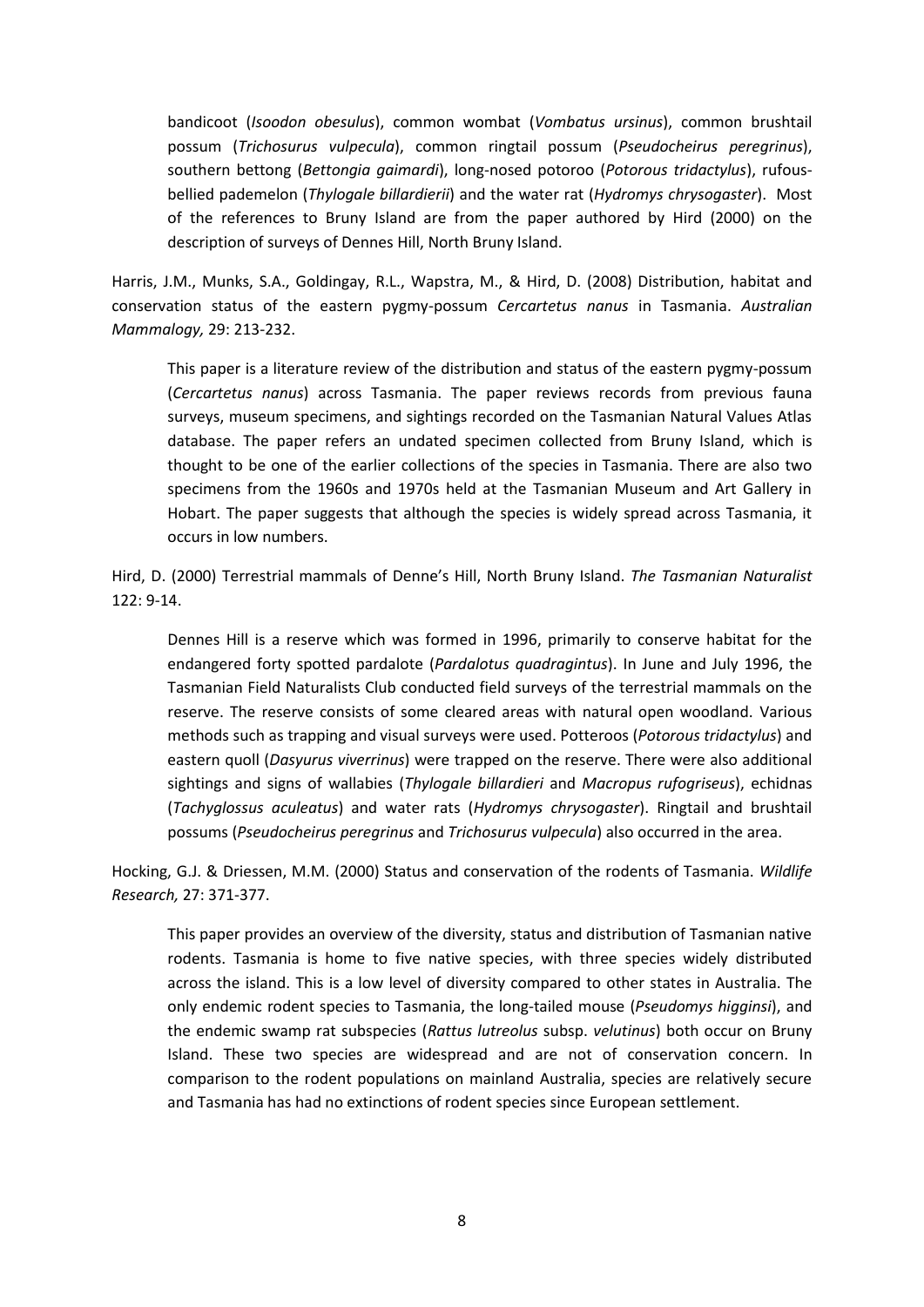Richardson, A.M.M. & Mulcahy, M.E. (1996) The distribution of talitrid amphipods (Crustacea) on a salt marsh in southern Tasmania, in relation to vegetation and substratum. *Estuarine, Coastal and Shelf Science*, 43: 801–817

This paper looks at the spatial distribution of amphipods from Lutregala Marsh on the west coast of Bruny Island. The marsh has an undisturbed transition from saltbush salt marsh, through saline tussock grassland, to native terrestrial vegetation. The marsh hosts a diverse community of talitrids. Eight talitrid species from four ecological groups were collected. This included one palustral species (residing in marshes), one beachflea, three coastal landhoppers and three eastern forest landhoppers. This marsh is of high conservation value as marshes of similar condition are poorly preserved in Tasmania. The paper recommends the importance of preserving terrestrial vegetation which is adjacent to salt marsh reserves.

Rounsevell, D.E., Taylor, R.J. & Hocking, G.J. (1991) Distribution records of native terrestrial mammals in Tasmania. *Wildlife Research*, 18: 699-717.

This paper describes the distributions of Tasmania's 34 native terrestrial mammal species. The distribution of each species across the state is presented as presence/absence records on 10 x 10 km grid maps. These maps were compiled using approximately 10,000 records from 1967 to 1989. It makes reference to several of the species which are present on Bruny Island, including the swamp antechinus (*Antechinus minimus*) southern brown bandicoot (*Isoodon obesulus*), eastern barred bandicoot (*Perameles gunnii*), pygmy-possum (*Cercartetus lepidus*), Tasmanian bettong (*Bettongia gaimardi*) and the long-tailed mouse (*Pseudomys higginsi*). The paper provides a brief paragraph on the ecology and habitat requirements of each species.

Whitten, M.J. & Taylor, W.C. (1969) Chromosomal polymorphism in an Australian leafhopper (Homoptera: Cicadellidae). *Chromosoma*, 26: 1-6.

This paper examines the chromosome structure of the Australian leafhopper (*Alodeltocephalus draba*) from several areas in south eastern Tasmania. Three of the study sites were located on Bruny Island. The study found that there was variation in chromosome number from 2n = 9 to 2n = 7. The authors suggest that this variation is due to chromosome fusion and the species is presently evolving to a lower chromosome number. This process of chromosome reduction is more advanced in some populations than in others. On Bruny Island, there was a cline on the frequency of fusion from the north to the south of the island.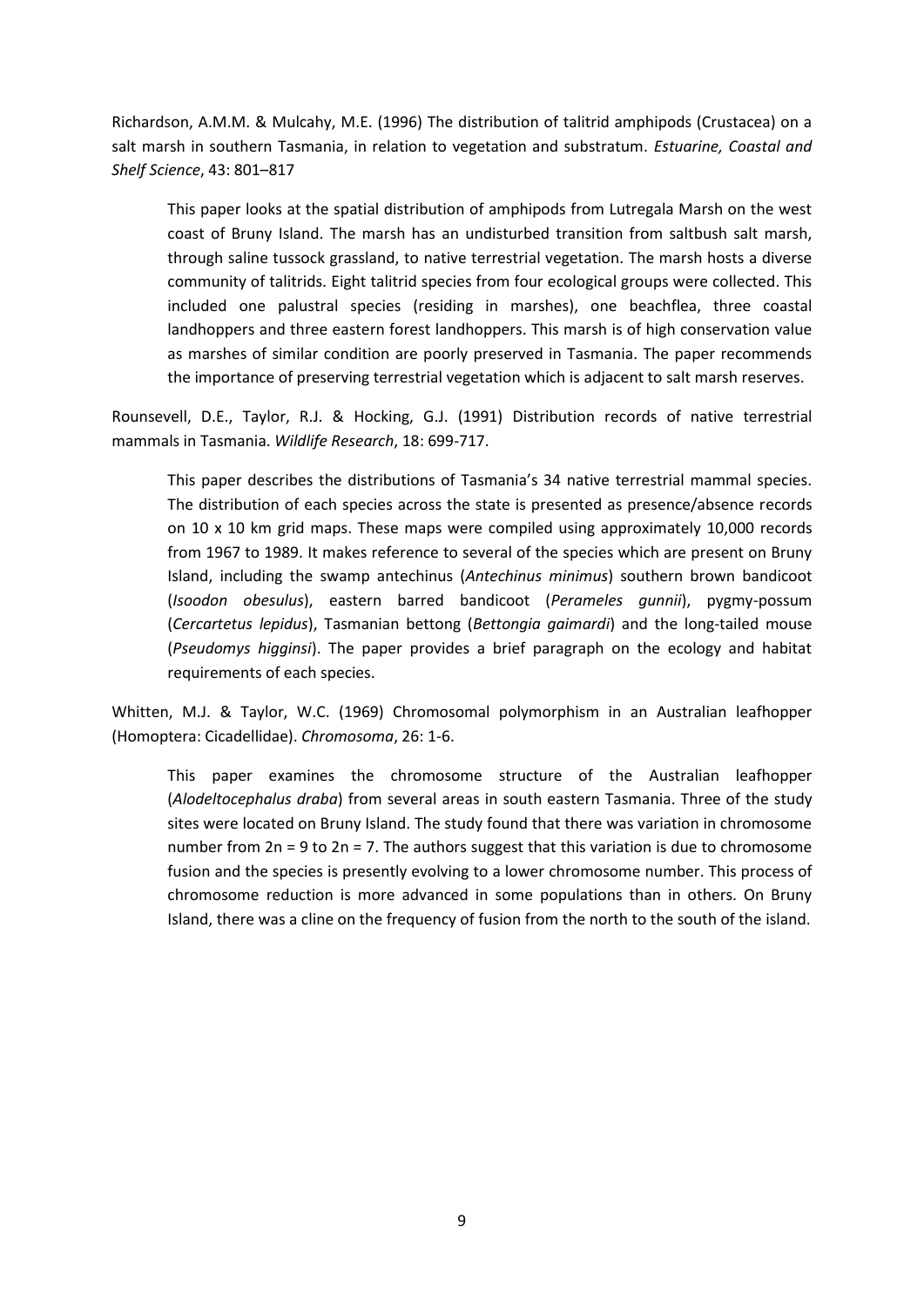# <span id="page-9-0"></span>**Terrestrial and Sea Birds**

Brereton, R. & Mooney, N. (1994) Conservation of the nesting habitat of the grey goshawk *Accipiter novaehollandiae* in Tasmanian state forests. *Tasforests*, 6: 79-91.

This paper describes the nesting habitat for the grey goshawk (*Accipiter novaehollandiae*) in Tasmania. The species is listed as endangered on the Tasmanian *Threatened Species Protection Act 1995*. Twenty-six nest sites were located throughout Tasmania. This paper describes the approximate location of the nests, the trees in which the nests are located, and the surrounding vegetation and habitat. Nests of the grey goshawk have been identified on the northern end of South Bruny Island. The preferred nesting sites for the grey goshawk are in blackwood trees (*Acacia melanoxylon*) located in wet forest adjacent to a swamp or watercourse.

Bryant, S.L. (2002) *Conservation assessment of beach nesting and migratory shorebirds in Tasmania*. Nature Conservation Branch, Department Primary Industries Water and Environment, Hobart.

This report assesses the populations of beach nesting and migratory shorebirds in Tasmania through a series of surveys and assessment of previous literature. Several regions around Bruny Island (Great Bay, The Neck, Adventure Bay, Cloudy Bay and Lighthouse Bay) have been listed as priority breeding sites for beach nesting shore birds. Lighthouse Bay is regarded as a site with one of the highest diversity of breeding shorebirds in the south of Tasmania, and included Hooded Plover (*Thinornis rubricollis*), Pacific Gull (*Larus pacificus*), Pied Oystercatcher (*Haematopus longirostris*) and Sooty Oystercatchers (*Haematopus fuliginosus*).

Bryant, S.L. (2010) *Conservation assessment of the endangered forty-spotted pardalote 2009 - 2010*. Report to Threatened Species Section, DPIPWE and NRM South, Hobart Tasmania.

This report outlines the results of forty-spotted pardalote surveys that were undertaken in nine locations throughout south east Tasmania. Bruny Island has historically hosted extensive colonies of the forty-spotted pardalote, however between 1983 to 2009 twentyeight colonies (85%) showed a decline in the numbers of birds, some by as much as 60 to 95%. This is surprising since there has been no major change in land use over this time period. The changes are most likely to be driven by environmental factors, such as prolonged drought, resulting in the decline in habitat. In over 70% of the colonies there was a low level of white gum (*Eucalyptus viminalis*) recruitment, a eucalypt species which is essential habitat for the forty-spotted pardalote.

Bryant, S.L. & Jackson, J. (1999) *Tasmania's Threatened Fauna Handbook: What, Where and How to protect Tasmania's Threatened Animals*. Threatened Species Unit, Parks and Wildlife Service, Hobart.

This handbook identifies were threatened fauna species occur in localities across Tasmania, based on the 1: 25 000 TASMAP mapsheet series. It also lists information about each threatened species and describes the habitat types which they utilise. Six of the 1: 25 000 map sheets span Bruny Island, and the handbook identifies 23 threatened species and describes the habitats which they are most likely to occur. Bruny Island is important marine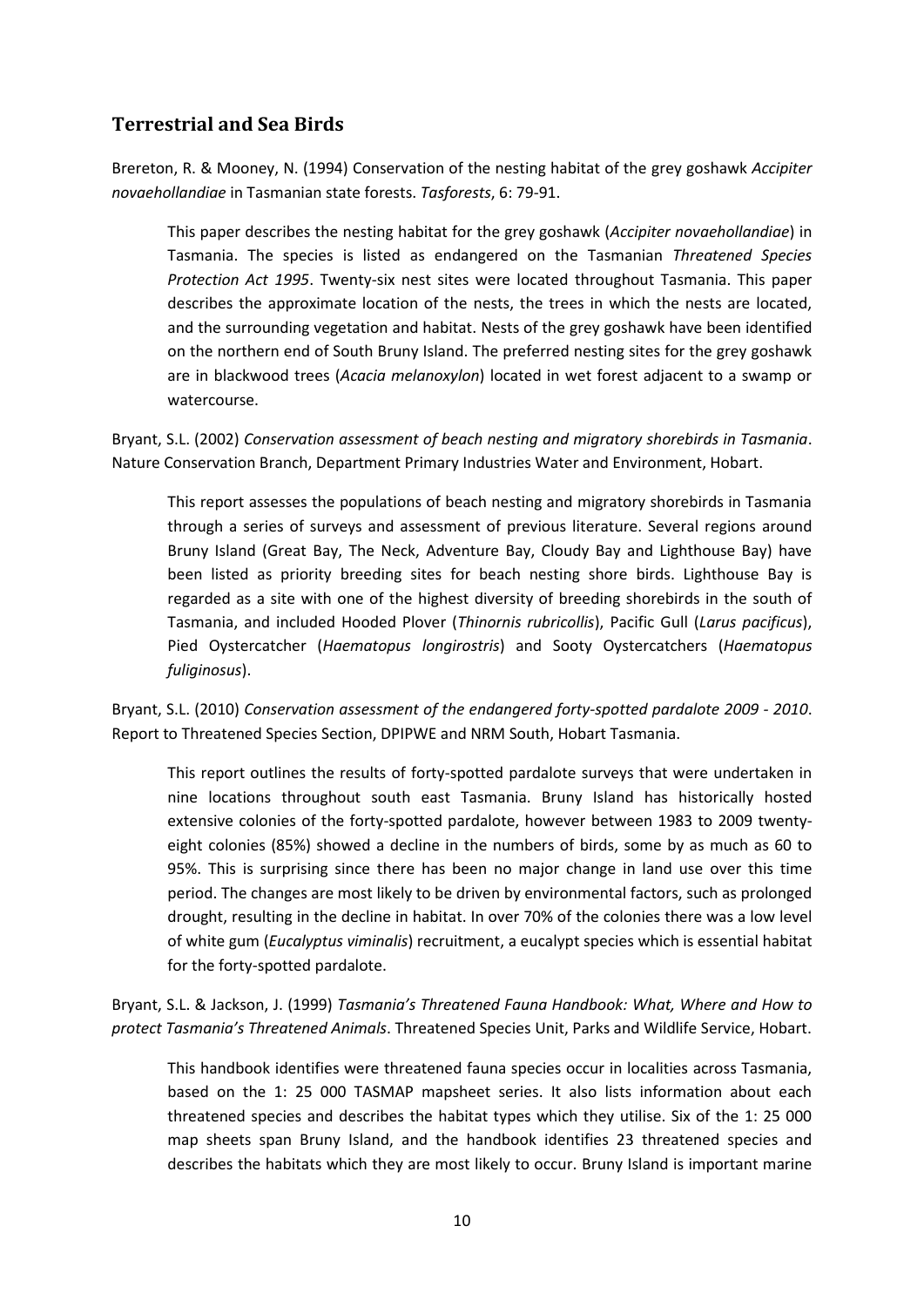habitat for seals and whales and excellent coastal habitat for waders, coastal birds and sea eagles (*Haliaeetus leucogaster*). Other birds such as swift parrots (*Lathamus discolor*), the forty spotted pardalote (*Pardalotus quadragintus*) and other eagles in habit the forests and woodlands on the island.

Hodgson, A. (1975) *Some aspects of the ecology of the fairy penguin* Eudyptula minor *novaehollandiae (Forster) in Southern Tasmania*. Ph.D. thesis, University of Tasmania, Hobart

This study examined the behavioural, breeding and nesting habits of the little penguin (*Eudyptula minor*) at three sites in southern Tasmania. An intensive study was undertaken at a colony which occurred on the Neck, a thin section of land which connects north and south Bruny Island. The surveys found a surplus of females in the area, which affected the overall breeding rates of the penguins. Due to the additional number of female birds in the colony, juveniles remained in the nests for longer periods and young birds did not successfully bred. The colony gradually declined over the 4 year study period, with a high level of chick mortality, at 77%.

Robinson, F.N. (1964) The breeding of the sooty shearwater on Courts Island, Tasmania and Montagu Island, NSW. *The Emu*, 63: 304-306.

This short paper describes the presence of the sooty shearwater (*Puffinus griseus*) from Courts Island, a small island off South Bruny Island and Montagu Island in NSW. The sooty shearwater is very similar in appearance to the short-tailed shearwaters (*Puffinus tenuirostris*) and is often overlooked during surveys. On a survey of Courts Island during November 1961, four sooty shearwaters were recorded nesting within the large short-tailed shearwater colony on the island. The author suggests that there are only a small number of sooty shearwaters residing on the island. A similar pattern was found on Montagu Island, where a few sooty shearwaters were found within a colony of short-tailed shear waters.

Saunders, D.L. and Tzaros, C.L. (2011) *National Recovery Plan for the Swift Parrot* Lathamus discolour. Birds Australia, Melbourne.

This is the formal National Recovery Plan for the swift parrot (*Lathamus discolor*). Swift parrots are listed as endangered under the *Commonwealth Environment Protection and Biodiversity Conservation Act 1999*. The main threat to this species is the loss of habitat, which is occurring through residential and industrial developments, forestry operations, lack of regeneration and disturbance events such as fire. Known breeding sites are recorded in the D'Entrecasteaux Channel area, which include Bruny Island. This report identifies several recovery actions such as prioritising habitats and sites used by the species and implementing management strategies to protect them.

Skira, I.J., Brothers, N.P. & Pemberton, D. (1996) Distribution, abundance and conservation status of short-tailed shearwaters *Puffinus tenuirostris* in Tasmania, Australia. *Marine Ornithology,* 24: 1–14.

This paper describes the colonies of short-tailed shearwaters (*Puffinus tenuirostris*) across Tasmania. The shearwater usually breeds on islands and on headlands. There is an estimated 209 colonies across Tasmania, with close to 11.5 million burrows in total. Several colonies exist on Bruny Island and the surrounding islands in the D'Entrecasteaux Channel, including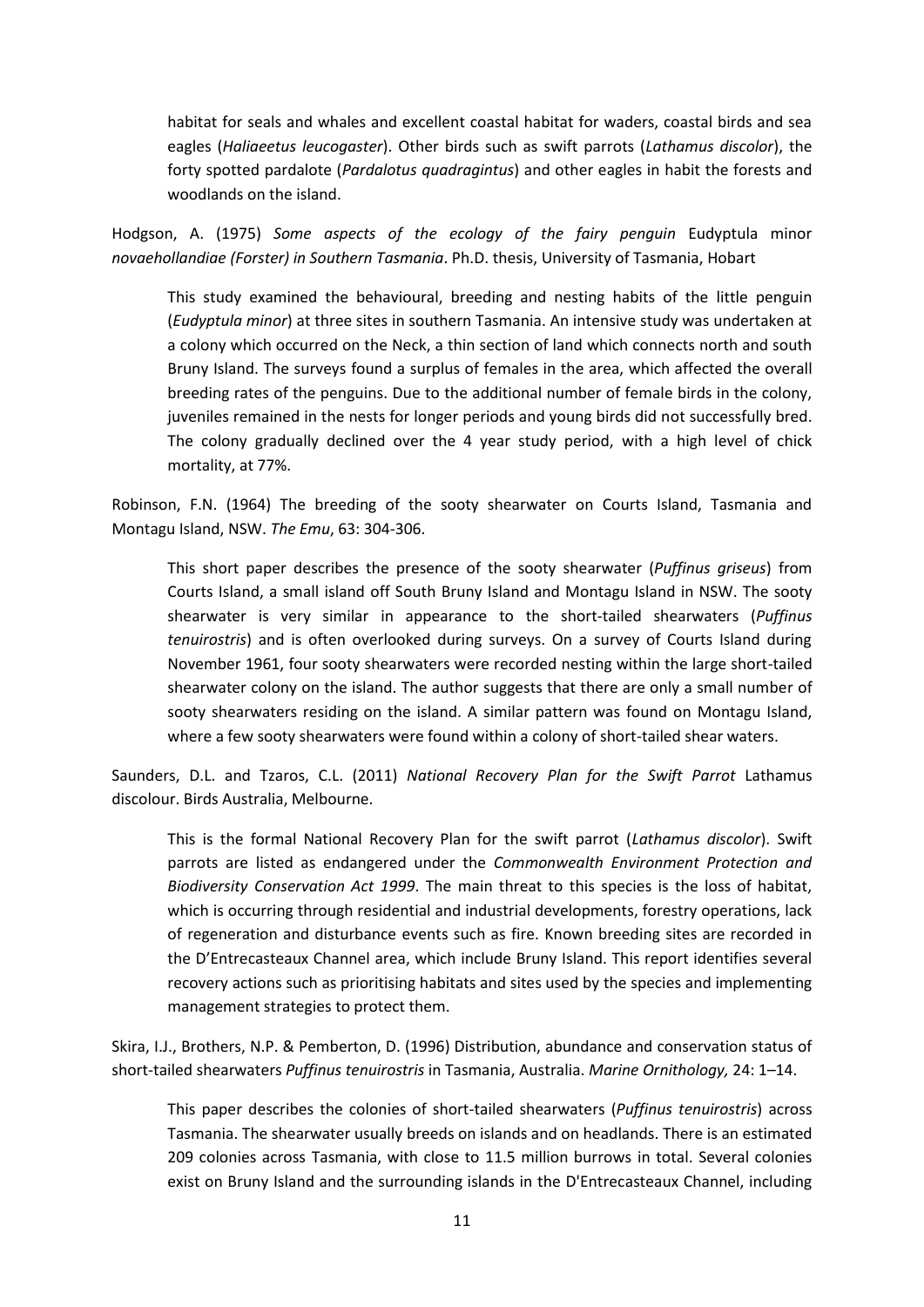Cape Queen Elizabeth (43,475 burrows), Miles Beach (400), the Neck (19,000), Big Friars (100,000), Little Friars (35,000), the Friars (1,890), Cloudy Bay (500), Whalebone Point (9,180), Courts Island (34,000) and Pineapples (15,000). Due to their large population, the short-tailed shearwater is not of conservation concern in Tasmania.

Stevenson, C. & Woehler, E.J. (2007) Population decreases in little penguins *Eudyptula minor* in south-eastern Tasmania, Australia, over the past 45 years. *Marine Ornithology,* 35: 61–66.

This paper investigates the distribution and abundance of little penguin (*Eudyptula minor*) colonies across south-eastern Tasmania. The paper highlights how the Neck on Bruny Island is a popular tourist spot to view the penguins. Even though viewing platforms and boardwalks have been implemented to minimize impacts, tourists still often wander off boardwalks, which increases the risk of burrows being crushed and the birds disturbed. Vegetation changes at The Neck over the past 40 years have also been substantial, with the spread of coastal wattle (*Acacia sophorae*) and marram grass (*Ammophila arenaria*) causing accessibility problems for the penguins.

Stojanovic, D., Webb, M.H., Alderman, R., Porfirio, L.L. & Heinsohn, R. (2014) Discovery of a novel predator reveals extreme but highly variable mortality for an endangered migratory bird. *Diversity and Distributions*, 20: 1200-1207.

This paper describes the predation of the endangered swift parrot (*Lathamus discolor*) nests by the introduced sugar glider (*Petaurus breviceps*) in eastern Tasmania. The study found that sugar gliders were entering the nests of swift parrots and eating the eggs. Additionally, 83% of the female adult birds were killed by the sugar gliders during the nest raids. Predation rates were high in some areas on mainland Tasmania, however the 16 nests which were monitored on Bruny Island showed no signs of predation by sugar gliders and there was a 100 % success rate of breeding. There is a high confidence that sugar gliders are absent from Bruny Island, which makes it an important refuge for swift parrots.

Threatened Species Section (2006) *Fauna Recovery Plan: Forty-Spotted Pardalote 2006-2010*. Department of Primary Industries and Water, Hobart.

This report outlines the recovery plan for the forty-spotted pardalote (*Pardalotus quadragintus*), which is listed as endangered under the *Commonwealth Environment Protection and Biodiversity Conservation Act 1999* and the *Tasmanian Threatened Species Protection Act 1995*. Four main populations of the pardalote exist in Tasmania, with one important population occurring on Bruny Island. The plan describes previous actions undertaken on the island, including the creation of the reserve at Dennes Hill and the planting of habitat trees (*Eucalyptus viminalis*). The plan also notes that habitat on Bruny Island is fragmented, and may restrict the movement and dispersal of this species between habitat patches. Education and community involvement is an important step in the recovery process, as 1,430 ha of habitat on Bruny Island is on private land.

Threatened Species Section (2010) *Listing Statement for* Pardalotus quadragintus *(Forty-spotted Pardalote).* Department of Primary Industries, Parks, Water and Environment, Hobart.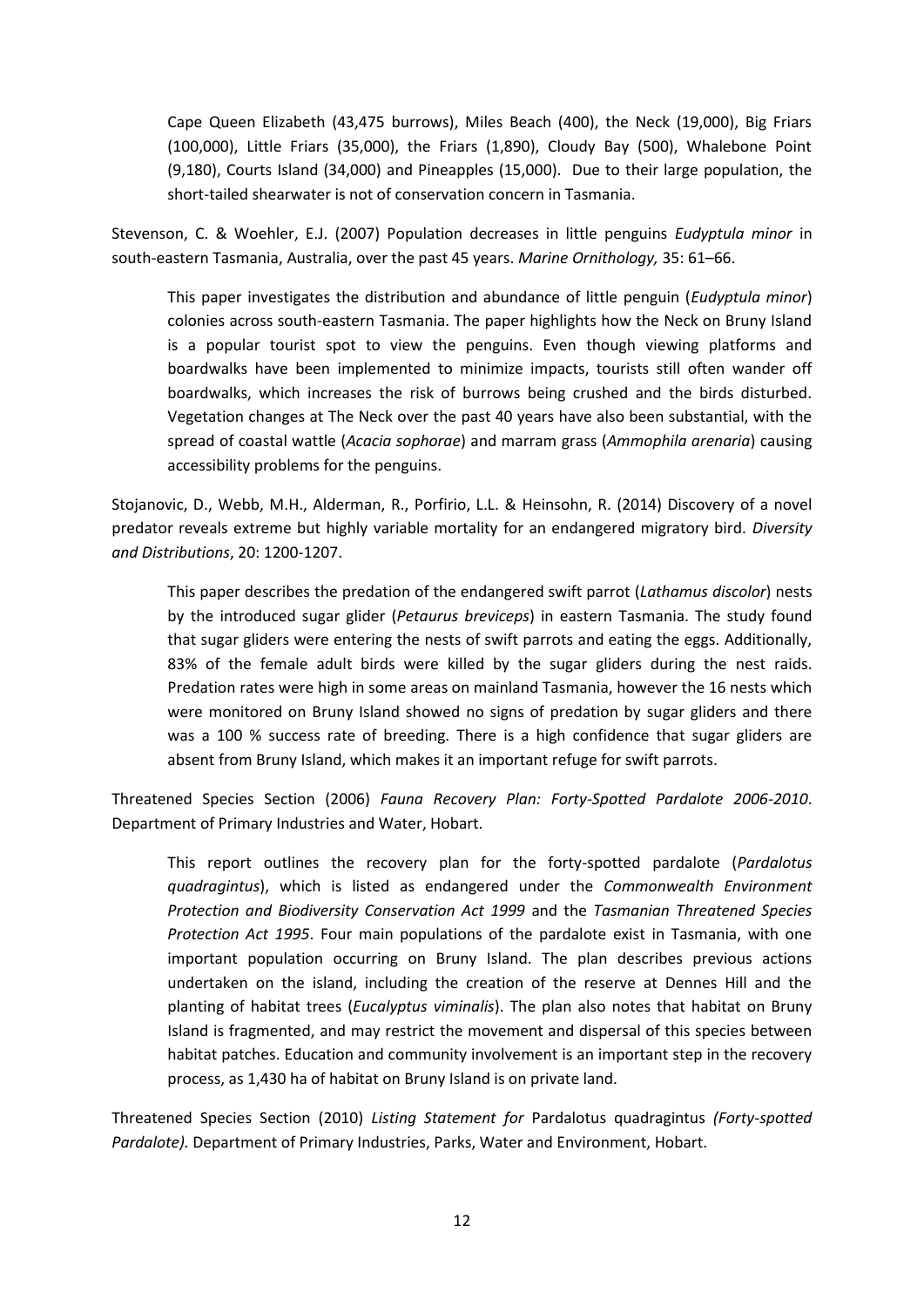This report details the conservation status of forty-spotted pardalote (*Pardalotus quadragintus*) which is listed as endangered under the Tasmanian *Threatened Species Protection Act 1995* and endangered under the *Environment Protection and Biodiversity Conservation Act 1999*. It is also listed as endangered under the IUCN Red List. The listing statement highlights that there are substantial populations of the pardalote on Bruny Island, although most populations have suffered severe declines over recent years. The report lists many key actions that have taken place on Bruny Island to protect the bird's habitat, including the creation of a nature reserve on Dennes Hill, the development of Threatened Species Recovery Plans, nest box trials, and trial plantings of white gums (*Eucalyptus viminalus*).

Understorey Network (2011) *Habitat Plan for the Endangered Forty- Spotted Pardalote* Pardalotus quadragintus. Understorey Network, Tasmania.

This report provides a review of the habitat of the forty-spotted pardalote (*Pardalotus quadragintus*), and provides advice on its restoration. The report discusses the decline of the forty-spotted pardalote as reported by Bryant (2010). At the time of writing, there was estimated to be only 1500 breeding pairs left in the wild, which is less than half the number recorded ten years ago. It states the main reason for decline of the populations on Bruny Island is due to loss of preferred habitat for the birds (white gum, *Eucalyptus viminalis*). It cites that grazing of private land is a significant contributor to this decline. The document lists the restoration priorities for forty-spotted pardalote colonies.

Weimerskirch, H. & Cherel, Y. (1998) Feeding ecology of short-tailed shearwaters: breeding in Tasmania and foraging in the Antarctic? *Marine Ecology Progress Series,* 167: 261-274.

The feeding and foraging patterns of the short-tailed shearwater (*Puffinus tenuirostris*) nesting on the Neck on Bruny Island were studied. A total of 89 burrows were monitored. The study found that the shearwaters residing at the Neck have distinct foraging patterns. Parents would undertake two short trips at sea (1 to 2 days duration) in succession, followed by one long trip (9 to 17 days) up to 1000 km south of the nesting site. These long foraging trips are the longest recorded for any seabird. The energy budget required for rearing chicks is gained by prey caught in rich southern waters, however the nearby shallow waters are important in the breeding strategy as they allow an increased rate of energy flow to the chick.

Woinarski, J.C.Z. & Bulman, C. (1985) Ecology and breeding biology of the forty-spotted pardalote and other pardalotes on North Bruny Island. *Emu*, 85: 106-120.

North Bruny Island had the second largest known colony of the endangered forty-spotted pardalote (*Pardalotus quadragintus*). As of December 1983, there were 86 breeding adults on a 55 ha study site, along with 50 striated pardalotes (*Pardalotus striatus*) and 22 spotted pardalotes (*Pardalotus punctatus*). Individuals responded well to playbacks of recorded calls of their own species, but there was little response to calls of other species, suggesting that there are low levels of territoriality between the species. The choice of nesting site differed between species. The majority of the forty-spotted pardalote nests were in hollow dead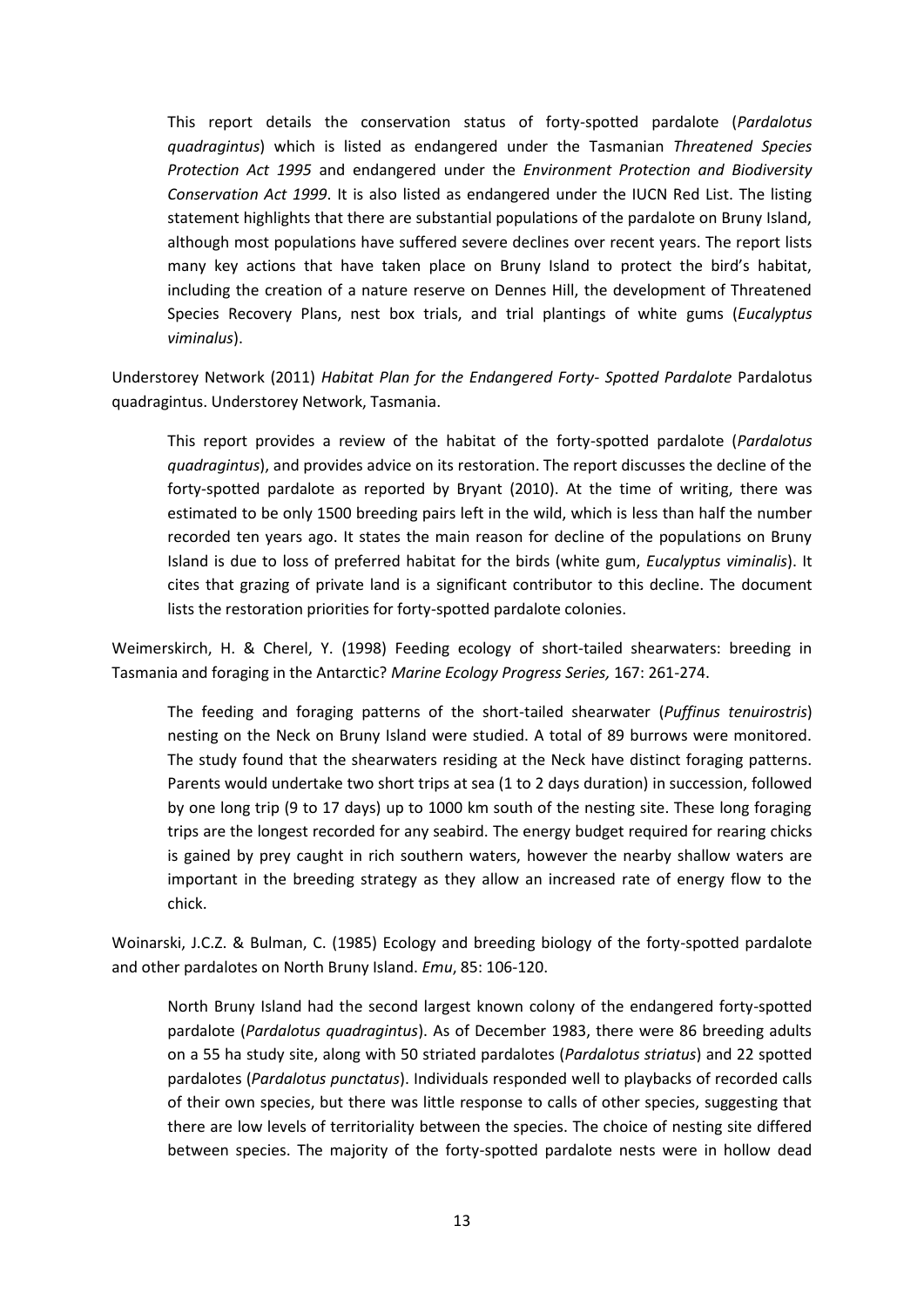wood, while the striated pardalote nests were common in hollows of living timber or in tunnels on the ground, and the spotted pardalotes nested only in ground tunnels.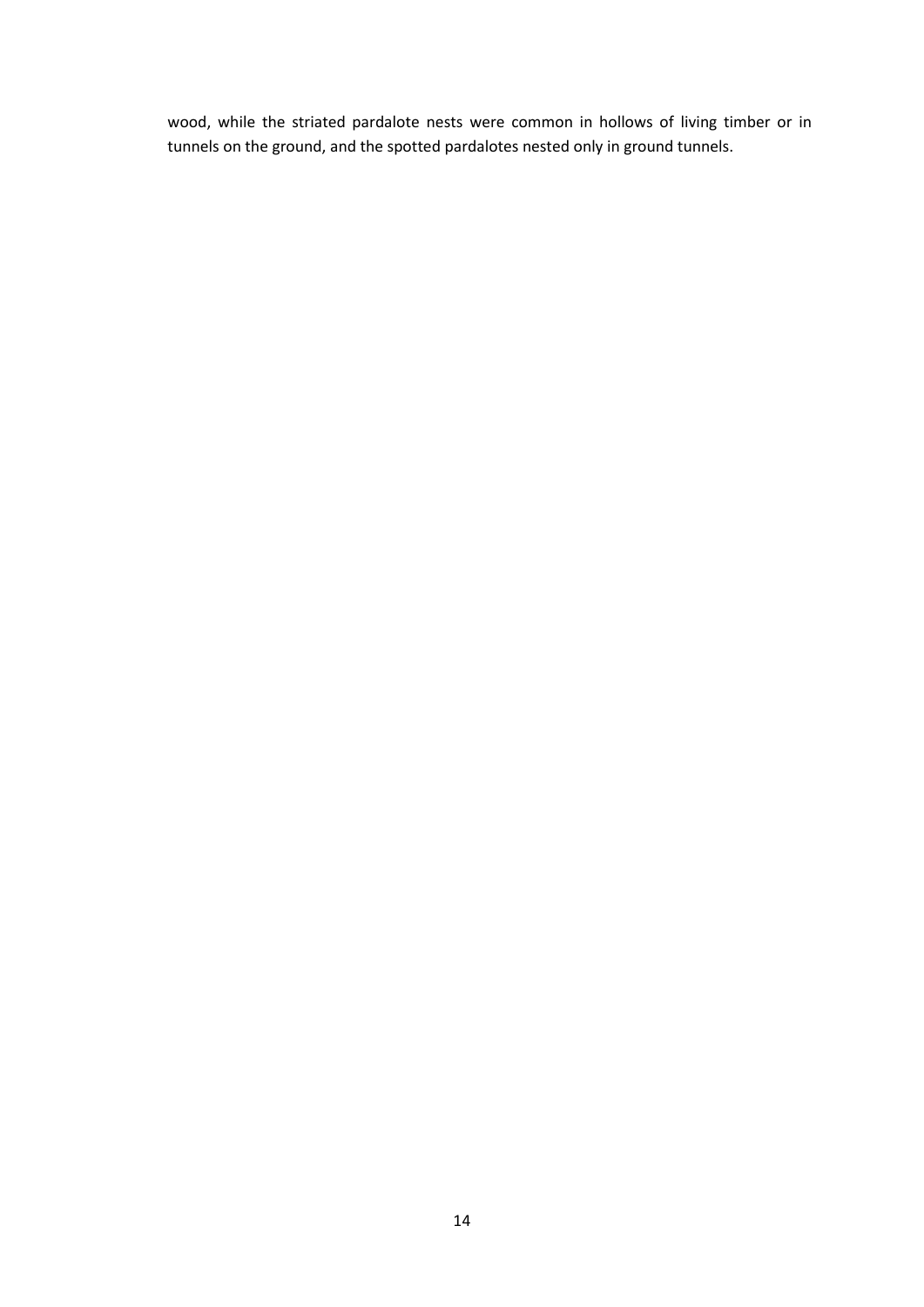#### <span id="page-14-0"></span>**Marine Species and Ecosystems**

Beeton, R.J.S (2009) Patiriella vivipara *(Tasmanian Live-bearing Seastar) Listing Advice*. Threatened Species Scientific Committee, Hobart.

This report is a recommendation that Tasmanian live-bearing seastar (*Patiriella vivipara*) be listed as threatened in the *Environment Protection and Biodiversity Conservation Act 1999*. The seastar is currently listed as vulnerable under the Tasmanian *Threatened Species Protection Act 1995*. The report states that the sheltered waters within the D'Entrecasteaux Channel are important habitat for this species. The live-bearing seastar is constrained to specific substrates within the very narrow littoral zone, habitat which is often far enough apart to restrict the dispersal of this species. The seastar is being recommended for listing as it is only known from 13 isolated populations and also due to its limited distribution.

Bell, P.J. & Hickman, J.L. (1985) Observations on *Carcinonemertes* (Nemertea: Carcinonemertidae) associated with the smooth pebble crab, *Philyra laevis. Papers and Proceedings of the Royal Society of Tasmania*, 119: 65-68

This paper examines the relationship of a Ribbon worm (*Carcinonemertes*) on the smooth pebble crab (*Philyra laevis*). The ribbon worm is parasitic on the eggs of the crab, a relationship which is uncommon. The juvenile worms grow to maturity and reproduce only on female crabs which are brooding eggs in their gills. Some crabs can have up to 1000 worms in their gill chambers. This paper describes the first reported recording of this genus of ribbon worm in Australia, with specimens found in Great Bay on Bruny Island, and from other locations around the D'entrecasteaux Channel.

Commonwealth of Australia (2015) *Recovery Plan for Three Handfish Species*. Department of the Enviroment, Canberra.

This recovery plan describes three species of handfish (Brachionichthyidae) which occur in the south-east region of Tasmania. One of these species, the spotted handfish (*Brachionichthys hirsutus*), is known from locations within the D'entrecasteaux Channel where it inhabits seafloor environments which contain coarse to fine sand and shell grit. Another species, the red handfish (*Thymichthys politus*), may have potential habitat in the channel and around Bruny Island. Identified recovery actions include more detailed surveys to understand the ecology and distribution of these species, protecting habitat for the handfish, and researching effective ways of increasing spawning success.

Dartnall, A.J. (1969) The Asterinid sea stars of Tasmania. *Papers and Proceedings of the Royal Society of Tasmani*a, 104: 73 -78.

This paper discusses the distribution of seastars belonging to the family Asterinidae in Tasmania. Of the ten species discussed in this paper, four occur in the rocky shores around Bruny Island. *Asterina atyphoida* lives under rocks and crevasses from the low water mark to 40 m. *Patiriella exigua* occurs in many locations around Tasmania and inhabits the upper to mid littoral zones. *Patiriella gunni* occurs on the north and east of Tasmania and is often found in rocky areas in the mid to lower littoral areas. *Patiriella calcar* inhabits the mid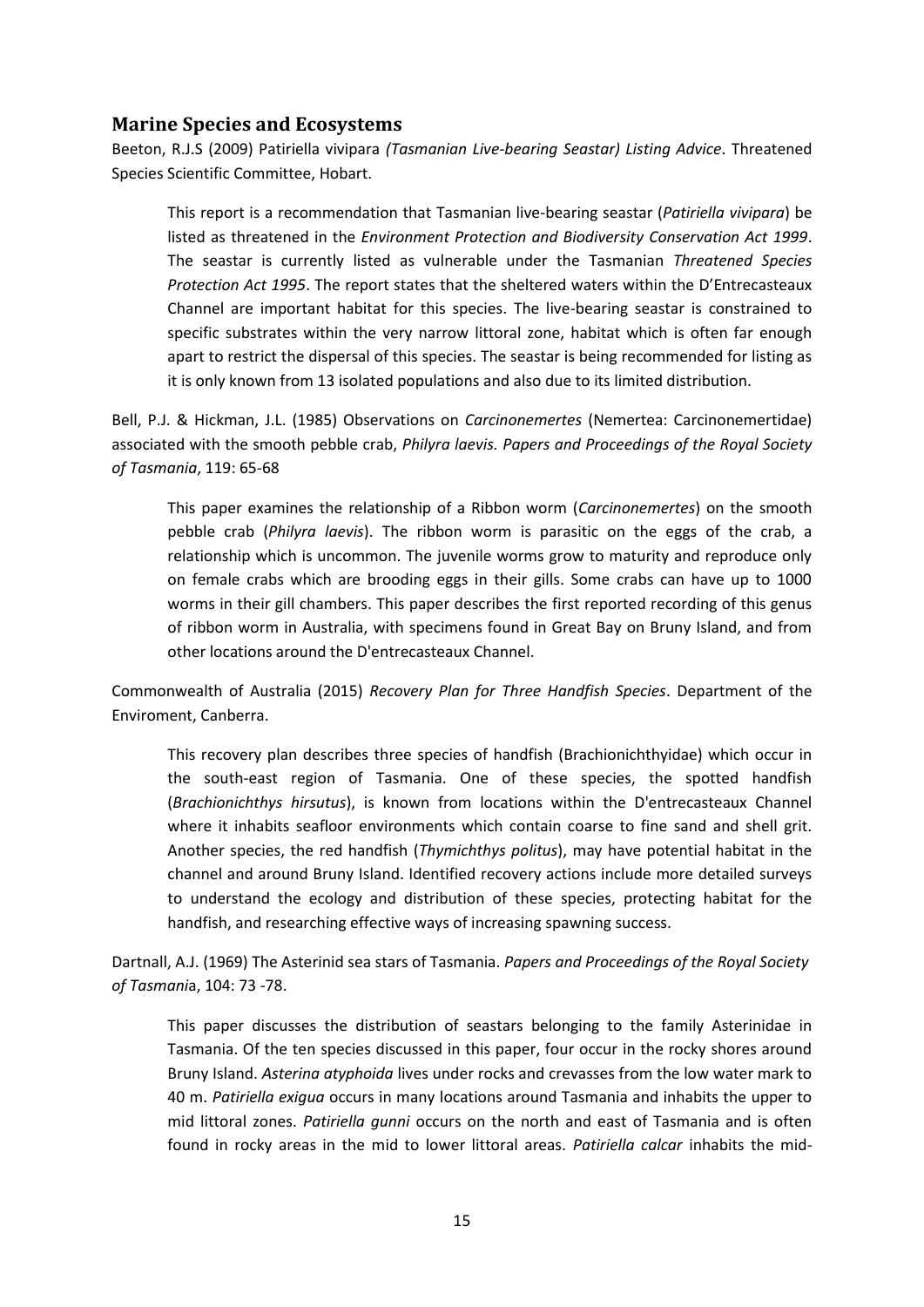littoral to 10 m zone and can often be found in rock pools. The paper also provides a key to species identification.

Edgar, G.J. (1983) The ecology of south-east Tasmanian phytal animal communities: III. Patterns of species diversity. *Journal of Experimental Marine Biology and Ecology*, 70: 181-203.

This paper examines the marine invertebrate communities (ie. isopods, amphipods etc.) that inhabit seaweed beds around rocky coastlines. The location of this study was on the east coast of Bruny Island, at One Tree Point. Samples were taken from sheltered areas, one metre below the low water mark. The diversity of marine invertebrates was related to the food availability of the area. Communities were often more diverse in shallower areas and regions where there were a higher number of seaweed species. Diversity of marine invertebrates was also lower on thin thread-like seaweeds.

Edgar, G.J. (1984) General features of the ecology and biogeography of Tasmanian subtidal rocky shore communities. *Papers and proceedings of the Royal Society of Tasmania,* 118: 173-186.

This paper describes the ecology and distributions of seaweeds, marine invertebrates and fish species in the rocky shore communities across various locations in Tasmania. The southeastern region of Tasmania is described as cool-temperate, with many similar plant and animal species to New Zealand. At Cape Queen Elizabeth on North Bruny Island, *Lessonia corrugata* is the dominant seaweed at depths between 3 and 7 metres, while 30 km south at Cape Bruny, *Phyllospora* is the dominant species at similar depths. The paper also lists the 46 species of reef fish found in rocky shore communities around Bruny Island.

Edgar, G.J. (1987) Dispersal of faunal and floral propagules associated with drifting *Macrocystis pyrifera* plants. *Marine Biology,* 95: 599-610.

This paper outlines a study which examined if the plant and animal communities which reside on a drifting kelp species (*Macrocystis pyrifera*) survive when the kelp drifts to new areas. This was achieved by an experiment where kelp was collected at Variety Bay, Bruny Island, and was transplanted to mooring lines 10 km south at Adventure Bay. All of the animal species and most of the plant species survived on the kelp. However, the author states that there is often very few New Zealand species found in Tasmania and therefore it is unlikely that the plant and animal communities survive on kelp which drifts all the way from New Zealand.

Edgar, G.J. & Samson, C.R. (2004) Catastrophic decline in mollusc diversity in eastern Tasmania and its concurrence with shellfish fisheries. *Conservation Biology*, 18: 1579-1588.

This paper studied the historical patterns of mollusc shells deposited on the sea floor over the last 120 years to determine the changes in shellfish numbers. The study was located in south-eastern Tasmania, with six of the survey sites in the D'Entrecasteaux Channel. By using sediment cores, the authors found that there had been severe decline in mollusc diversity, from 21 species in 1890 per sample, to 7 species in 1990. They also found that that the numbers of molluscs had also dropped, from 150 per sample to 30 over the same period of time. These declines in diversity and abundance have been linked with scallop dredging that used to take place up until the 1960's.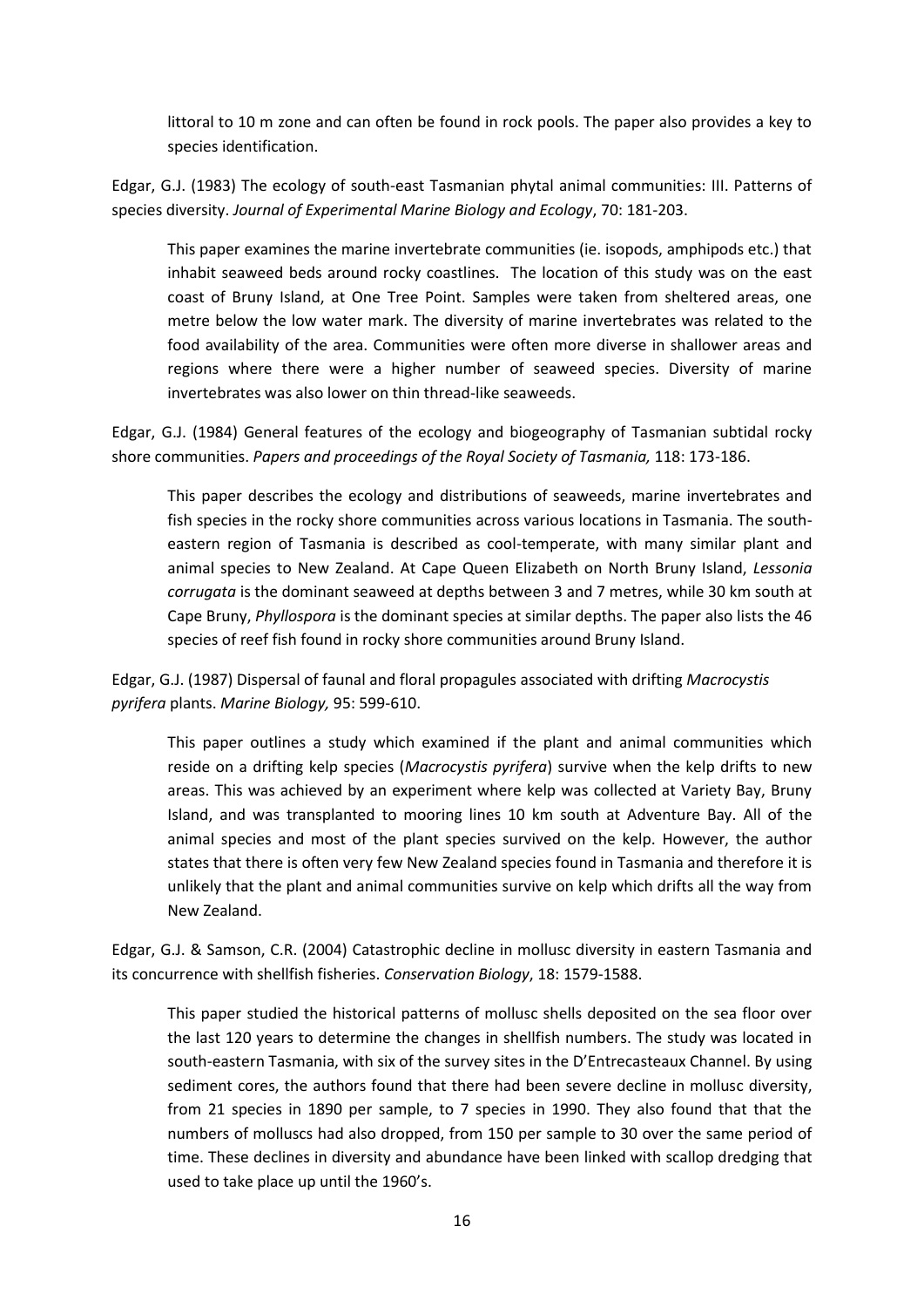Guerra-García, J. M. & Takeuchi, I. (2004) The Caprellidea (Crustacea: Amphipoda) from Tasmania. *Journal of Natural History*, 38: 967-1044.

This paper reviews a group of small marine crustaceans (*Caprellidea*) from the coastal areas of Tasmania. The study sampled approximately 70 sites around the Tasmanian coast, with 22 sites from around Bruny Island and the D'Entrecasteaux Channel. The paper includes descriptions on species composition and biogeographical characteristics. Four new species are described in this paper. One of the new species, *Hircella inermis*, was recorded at Adventure Bay, Bruny Island. The species diversity of caprellids in Tasmania is high compared to regions with similar habitat in the southern hemisphere. This is due to the warmer waters of the East Australian current passing down towards the east coast of Tasmania.

McManus, T.J., Wapstra, J.E., Guiler, E.R., Munday, B.L. & Obendorf, D.L. (1984) Cetacean strandings in Tasmania from February 1978 to May 1983. *Papers and Proceedings of the Royal Society of Tasmania*, 118: 117-135.

This paper lists the marine mammal strandings recorded around Tasmania from 1978 to 1983. There was a total of 46 whale strandings involving 13 species during this period. This included six strandings on Bruny Island, including sei whales (*Balaenoptera borealis*), straptoothed whales (*Mesoplodon layardii*), pygmy right whale (*Caperea marginata*), common dolphin (*Delphinus delphis*) and bottle nosed dolphin (*Tursiops truncatus*). It was the first time a sei whale has been recorded stranded in Tasmania. The paper states that Bruny Island is a common place for whale strandings due to the surrounding bodies of semi-enclosed water and extensive tidal flats.

Threatened Species Unit (2012) *Seastars of Tasmania*. Department of Primary Industries, Water and Environment, Hobart.

This information sheet describes the habitat and distribution of three rare seastars which are found only in Tasmania. One of these seastars, *Smilasterias tasmaniae,* is extremely rare and is listed under the Tasmanian *Threatened Species Protection Act 1995*. It only occurs at five localities on the western side of Bruny Island, with each site containing less than 30 individuals. Little is known about their biology and behaviour. Bruny Island is also home to the live-bearing seastar, which is unique as it is one of only three species in the world that gives birth to live young.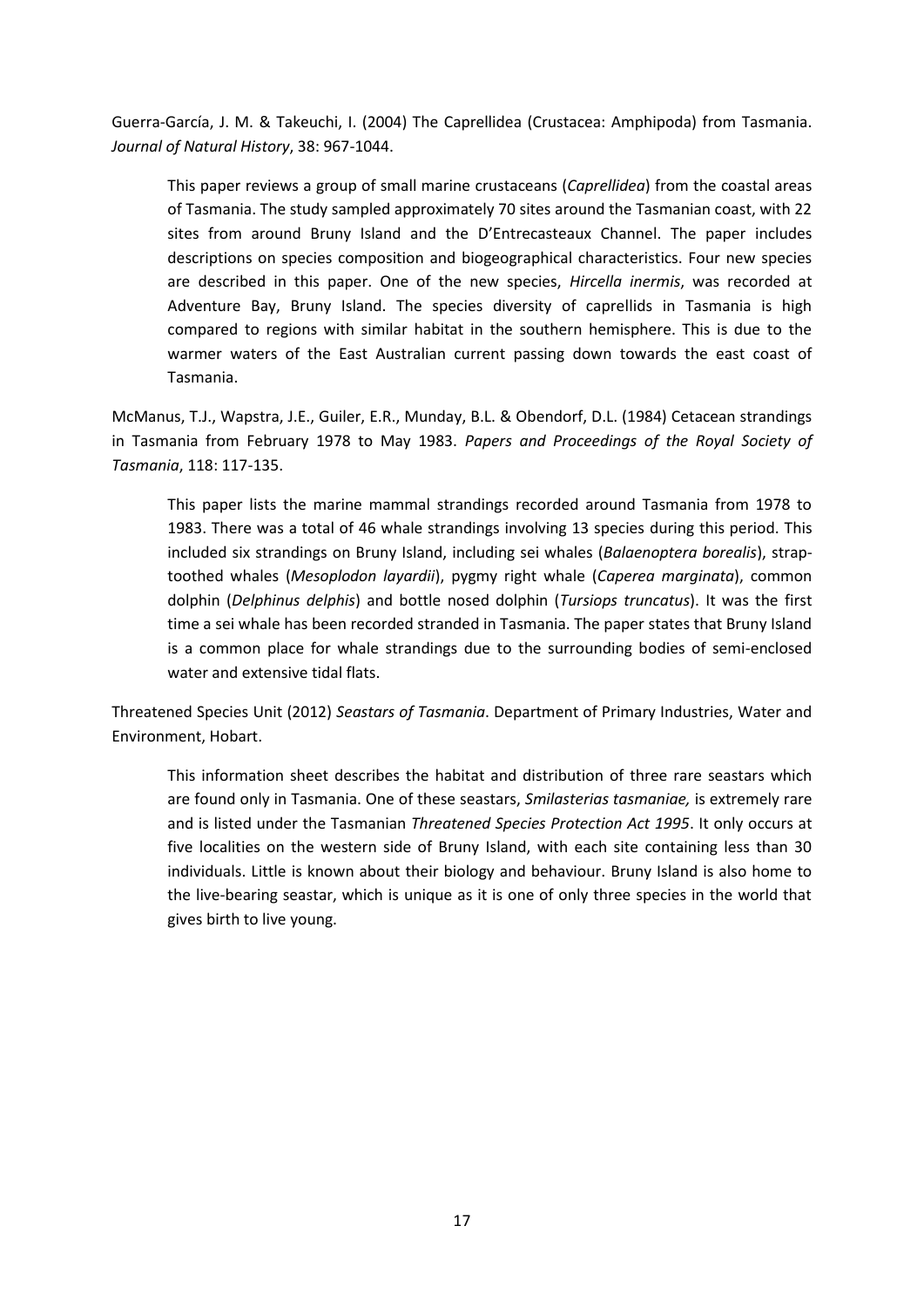# <span id="page-17-0"></span>**Land Use and Management**

Ancher, K. (2016) *Draft North Bruny Management and Future Directions Plan*. Kingborough Council, Kingston, and Friends of North Bruny, Bruny Island.

This plan outlines the importance of sustainable and sensitive development on North Bruny Island to protect the natural and cultural values. The plan suggests that future developments should not impede on the environment or the current lifestyle of the residents. This would be achieved by promoting low-key and sensitive development in already built up areas, thereby preventing urban sprawl. There is also a preference for developments which do not hinder the farming character of the North Island. Residents and visitors indicated that the natural values of the island, such as the wilderness, native flora and fauna, coastal areas and clean environment, are one of the most important features of the island and need protecting.

Cochran, T. (2003) *Managing Threatened Species & Communities on Bruny Island*. Threatened Species Unit, Department of Primary Industries, Water and Environment, Tasmania.

This report describes the natural values of Bruny Island. It outlines many of the rare species that reside on the island and decribes simple management practices that can be implemented by residents to prevent species loss. The plan lists the 16 threatened animal species, 23 threatened plants and 5 migratory birds which occur on or near Bruny Island. There is a short description of the biology and habitat for each species. The report also lists all of the habitats which occur on the island and which threatened species resides in them. It lists the threats to these habitats, such as introduced plants and animals, land clearing, grazing, pollution and fire.

DeRose R.C. (2001) *Land Capability Survey of Tasmania: D'Entrecasteaux Report*. Department of Primary Industries, Water and Environment, Hobart.

This report describes and classifies the agricultural land resources occurring on the land surrounding the D'Entrecasteaux Channel, including Bruny Island. The land is assessed by categorising it according to its production ability, without impairment to its long term, sustainable potential. Broad acre cropping is generally not undertaken in the region due to a combination of poor soil conditions and an unsuitable cold and wet climate during the winter and spring months. The majority of land on Bruny Island is ranked at class 5 or above, indicating that the land is unsuitable for intensive cropping due to shallow topsoil and the soils being highly erodible and nutrient poor.

Forestry Tasmania (2000) *Huon Forest District Forest Management Plan - March 2000*. Forestry Tasmania, Hobart.

This Management Plan addresses, on a strategic level, how the forests are managed by Forestry Tasmania within the Huon Forest District. The management plan describes how the state forests will be managed for their commercial and conservation values. The management plan describes the total production and reservation areas, and describes the process for native timber and plantation harvesting. The plan also outlines the biodiversity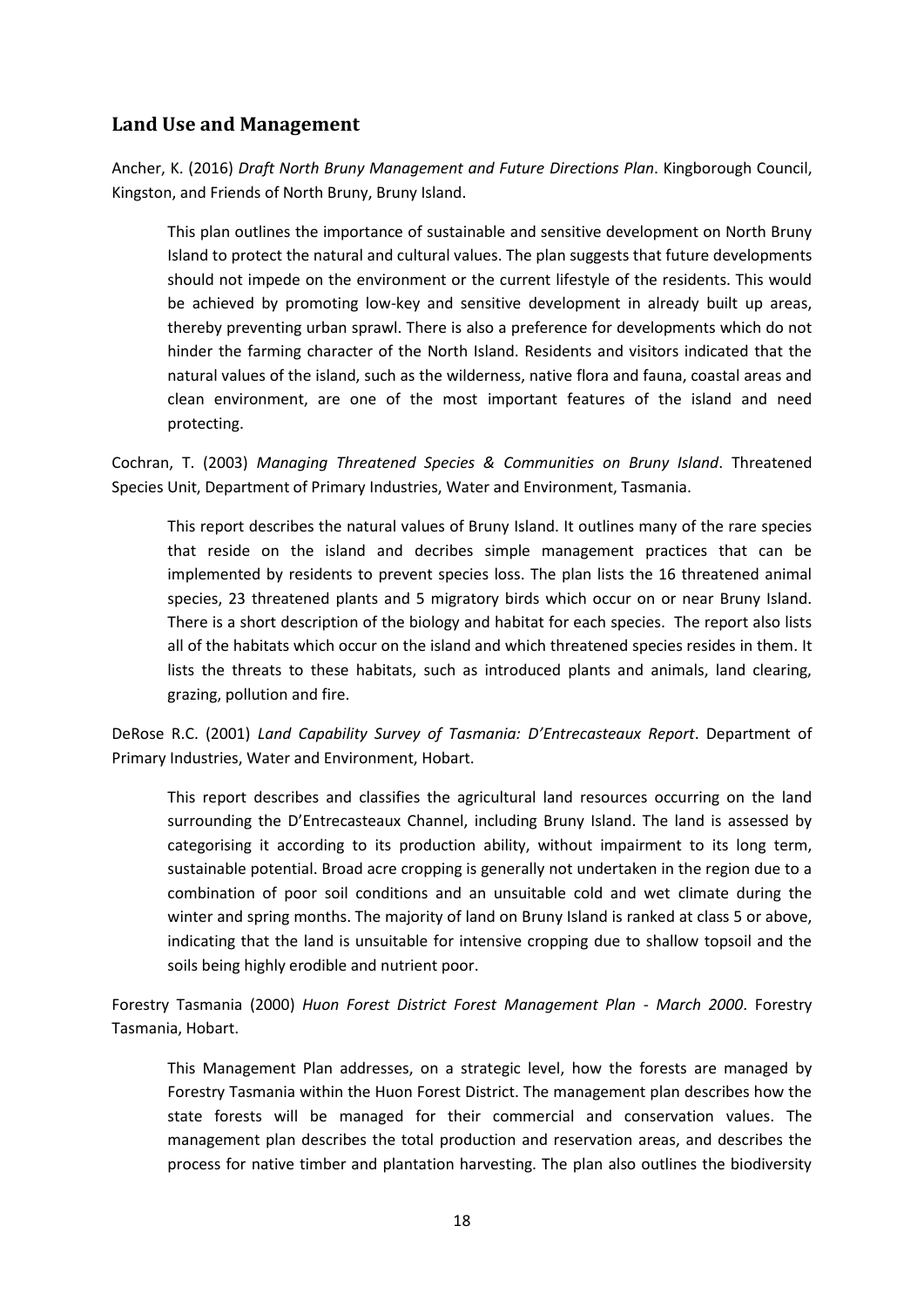values of the region. At the time of publication, approximately 13 % of the 35,300 ha of land on Bruny Island was managed as production forests by Forestry Tasmania. The plan identified two threatened species residing within the production areas: the Mount Mangana stag beetle (*Lissotes menalcas*) and swift parrot (*Lathamus discolor*).

Indigenous Land Corporation (2013) *Regional Indigenous Land Strategy 2013–2017, Tasmania*. Australian Government, Canberra.

Regional Indigenous Land Strategies were implemented in each state of Australia and this report covers the Land Strategy for Tasmania. The report outlines the social, cultural, environmental and economic benefits achieved from Indigenous land acquisition and management. Murrayfield Station, a 4,100 hectare sheep grazing property on North Bruny Island, represents one of the largest land hand-backs for the Tasmanian Aboriginal Community. The property includes over 260 sites of indigenous importance, which include shell middens and possible camp locations, tools and mine sites for materials and ochre. The station runs a residential employment-focused training project for indigenous participants. The station produces high grade merino wool and meat to local restaurants.

Kingborough Council (2015) *Kingborough Planning Scheme 2000 (incorporating amendments to 29/5/2015).* Kingborough Council, Kingston.

This planning scheme is for the Kingborough Council, which manages Bruny Island. The plan identifies the unique natural environment as Bruny Island's most important attribute, therefore the island must be protected from inappropriate land use and development. The planning scheme for Bruny Island states that existing townships (Alonnah, Dennes Point and Adventure Bay) remain small scale residential villages. The plan recommends that Alonnah should develop into a more defined residential village with a central focus. The plan aims to retain the natural and historic features of the existing Bruny Island settlements, and aims to discourage temporary living in shacks in favour of more permanent accommodation.

Natural and Cultural Heritage Division (2015) *South Bruny and its Offshore Islands, Natural Values Survey 2013.* Hamish Saunders Memorial Trust, New Zealand and Natural and Cultural Heritage Division, DPIPWE, Hobart. Nature Conservation Report Series 15/1

This report documents the results of fauna and flora surveys which were based on South Bruny Island and Courts, Partridge, Southport, Sterile and Actaeon Islands, which are located in the D'entrecasteaux Channel. Fifteen native mammal species were recorded on South Bruny Island. One species, the endemic Tasmanian long-eared bat (*Nyctophilus sherrini*), had not previously been recorded on the island. It was also the first time the yellow bladderwort (*Utricularia australis*) has been recorded. A Phytophthora survey was also conducted on South Cloudy Head, finding no major incursions in the area. Many of the small islands had seabird colonies, however many had severe weed infestations. Partridge Island was home to a large population of the endangered forty spotted pardalotes.

NRM South (2014) *Annual Report 2013–2014*. Southern Regional Natural Resource Management Association Inc., Hobart.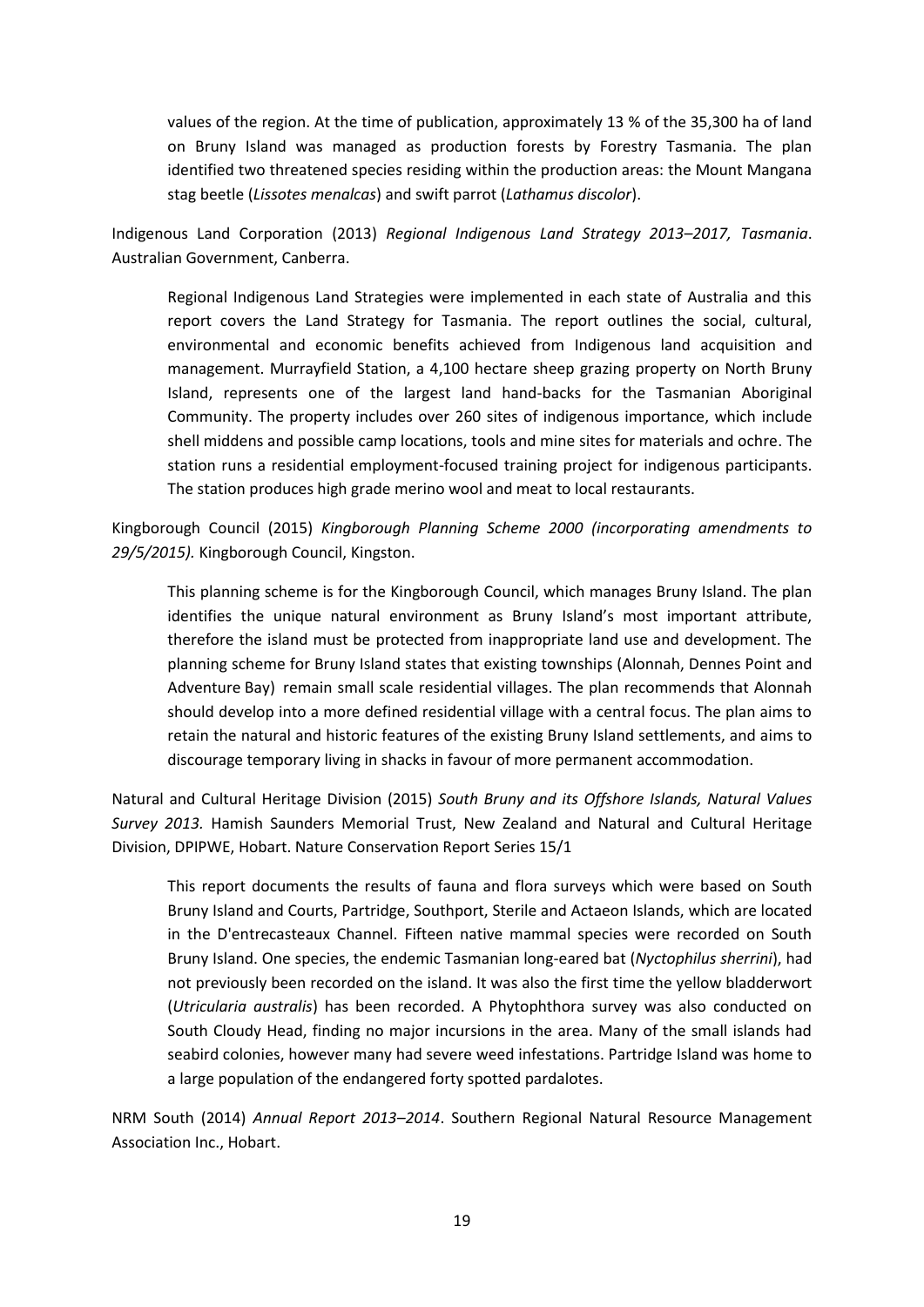This annual report outlines the conservation work done by NRM South, a non-government natural resource management organisation, during 2013–2014. The organisation ran the North Bruny Biodiversity Fund Project, which focused on connecting and restoring vegetation communities and protecting habitat of endangered birdlife. In 2013-14 on North Bruny Island, 190 hectares were treated for weeds and 50 hectares were revegetated with approximately 12,000 plants, providing future habitat for the forty-spotted pardalote and sea eagles. The report also describes the regeneration of white gum (*Eucalyptus viminalis*) seedlings after serious decline of the species in recent years. The white gum is an important habitat for the forty-spotted pardalote. NRM South also completed a penguin survey and habitat condition assessment on Bruny Island.

Parks and Wildlife Service (2000) *South Bruny National Park, Waterfall Creek State Reserve, Green Island Nature Reserve Management Plan*. Parks and Wildlife Service, Department of Primary Industries, Water and Environment, Hobart.

This management plan is for South Bruny National Park and Waterfall Creek State Reserve, both which occur on South Bruny Island, and Green Island Nature Reserve, which lies in the D'Entrecasteaux Channel. South Bruny National Park has many significant geological features and a high diversity of vegetation communities. The park contains some significant species such as velvet bush (*Lasiopetalum micranthum*), eyebright (*Euphrasia* sp.) and has the largest surviving colonies of the forty spotted pardalote. Waterfall Creek State Reserve contains a scenic landscape of waterfalls and the wet forest. The Green Island Nature Reserve has an important breeding colony for the Kelp Gull (*Larus dominicanus*) and Pacific Gull (*Larus pacificus*). This plan outlines the management issues of these areas, with special reference to areas which attract a high volume of visitors.

Prahalad, V. & Pearson, J. (2003) *Southern Tasmanian Coastal Saltmarsh Futures: A Preliminary Strategic Assessment*. NRM South, Hobart.

This report describes the current distributions of saltmarshes in southern Tasmania and predicts the future footprint of salt marshes under sea level rise conditions. Saltmarshes are important ecosystems and provide valuable biodiversity and ecosystem services. However, over half of saltmarshes have been lost due to land use change and other human impacts. There are significant areas of salt marsh in the D'entrecasteaux Channel and on Bruny Island. Most notable is Lutregala Marsh on Bruny Island, which is under permanent reservation. Modelling of the distribution of salt marshes under future sea level rise showed that approximately 75% of coastal saltmarshes have either 'some' or 'sufficient' room to move.

Tasmanian Land Conservancy (2012) *Lutregala Marsh Reserve Draft Management Plan*. Tasmanian Land Conservancy, Hobart.

This management plan is for Lutregala Marsh Reserve, a privately owned conservation property on South Bruny Island. The reserve has been managed by the Tasmanian Land Conservancy since 2005 and consists of 42 ha of coastal salt marsh and saline grassland, adjacent to the Neck Game Reserve. The plan outlines three main actions to be completed by 2018. These actions include collecting baseline data on the condition of the property, maintaining or improving the condition of the property, and to facilitate involvement with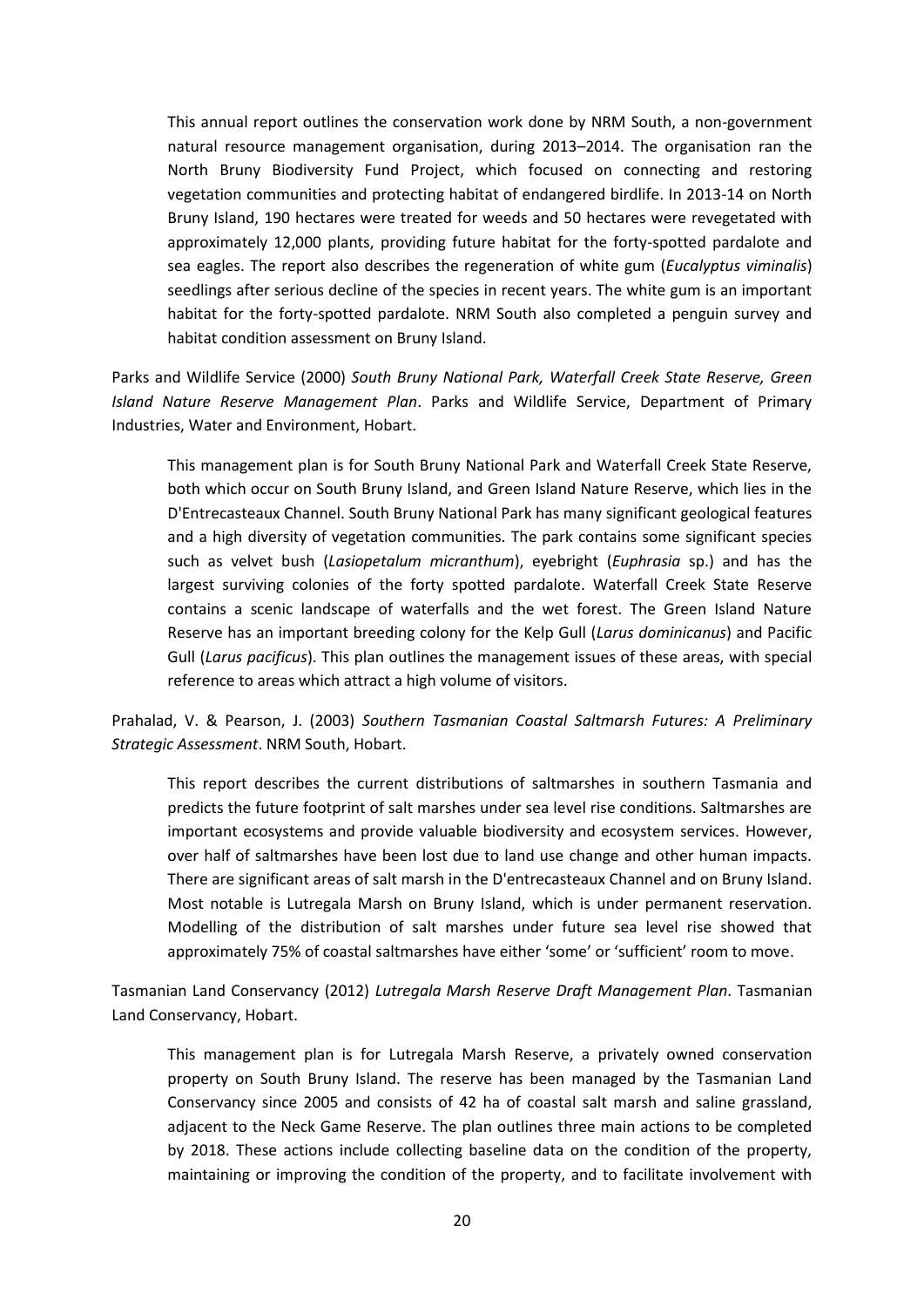the community. Community involvement on the reserve included promoting visitation by residents and tourists, volunteering to help with the conservation and management, and education people on the marsh's ecological importance.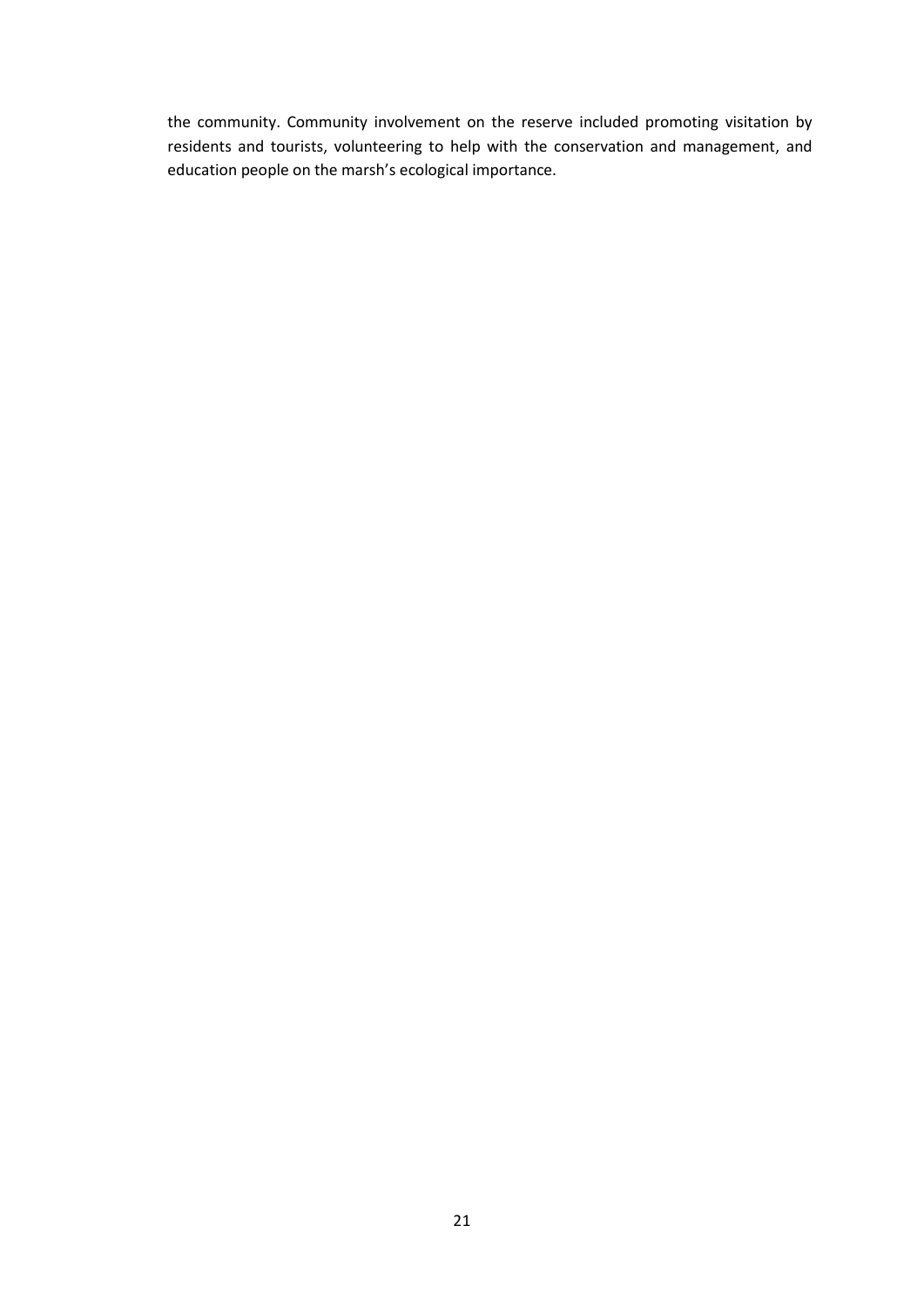#### <span id="page-21-0"></span>**Marine Monitoring and Management**

Aguirre, J., McNaughton, J. & Daume, S. (2014) *Report for Tassal Operations Pty Ltd: Bruny Island Region, MF 110 Soldiers Point*. SCS Global Services, Emeryville, CA.

This report outlines the assessment of a salmon farm located at Soldiers Point, which lies within the D'Entrecasteaux Channel. The report states that the farm, operated by Tassal Operations Pty Ltd, has a good level of compliance (92%) to the regulations outlined by the Aquaculture Stewardship Council. One of the major non-conformities of the farm was the lethal bird interactions and the discrepancies from the reported number of fatalities recorded on-site to that which was recorded in the sustainability reports. Other minor nonconformity related to marine mammal mortalities, lack of community consultation, feed testing and source of feed material and dissolved oxygen levels.

Barrett, N. (2001) *Mapping of Inshore Marine Habitats in South-eastern Tasmania for Marine Protected Area Planning and Marine Management*. Marine Research Laboratories, Tasmanian Aquaculture and Fisheries Institute, University of Tasmania, Hobart.

This study presents detailed mapping of marine habitats within the Bruny Bioregion (a region encompassing not only Bruny Island but most of south-east Tasmania). This Bioregion was identified as a priority area for mapping due to its high degree of marine endemism and habitat diversity. Additionally, the area is in more urgent need for protection given the high population density of the region. A high diversity of marine habitats has been recorded in the D'Entrecasteaux Channel. The habitat maps are to be used to suggest a number of potential Marine Protected Area locations.

Crawford, C.M., Macleod, C.K. & Mitchell, I.M. (2003) Effects of shellfish farming on the benthic environment. *Aquaculture*, 224: 117-140.

Three shellfish farms in south-eastern and eastern Tasmania were studied to examine if the farming practices impacted on the benthic (seafloor) environment. One of these sites was located at Port Esperance, which is located on the western side of the D'Entrecasteaux Channel. There was no difference in the measurements of sediment deposition, redox values, sediment sulphide concentrations or organic carbon content directly beneath the farms and from the control sites outside the farms. The study concluded that the farms had minimal impact of the sea floor environment, and that the impact was much less than salmon farming, which is common throughout the D'Entrecasteaux Channel.

Lane, C.M. (2005) *The use of diatoms as biological indicators of water quality, and for environmental reconstruction, in south-east Tasmania, Australia*. PhD Thesis, University of Tasmania, Hobart.

This paper examines if diatoms (single celled algae) can be used as indicators for water quality and marine health. The study was located in the D'Entrecasteaux Channel which, due to its protected waters, has a substantial and growing aquaculture industry, particularly salmon farms. The study found that micro-algal communities were most strongly influenced by nutrient concentrations. This provides an easy and valuable water quality monitoring and assessment method for the Channel region. The future health of coastal ecosystems in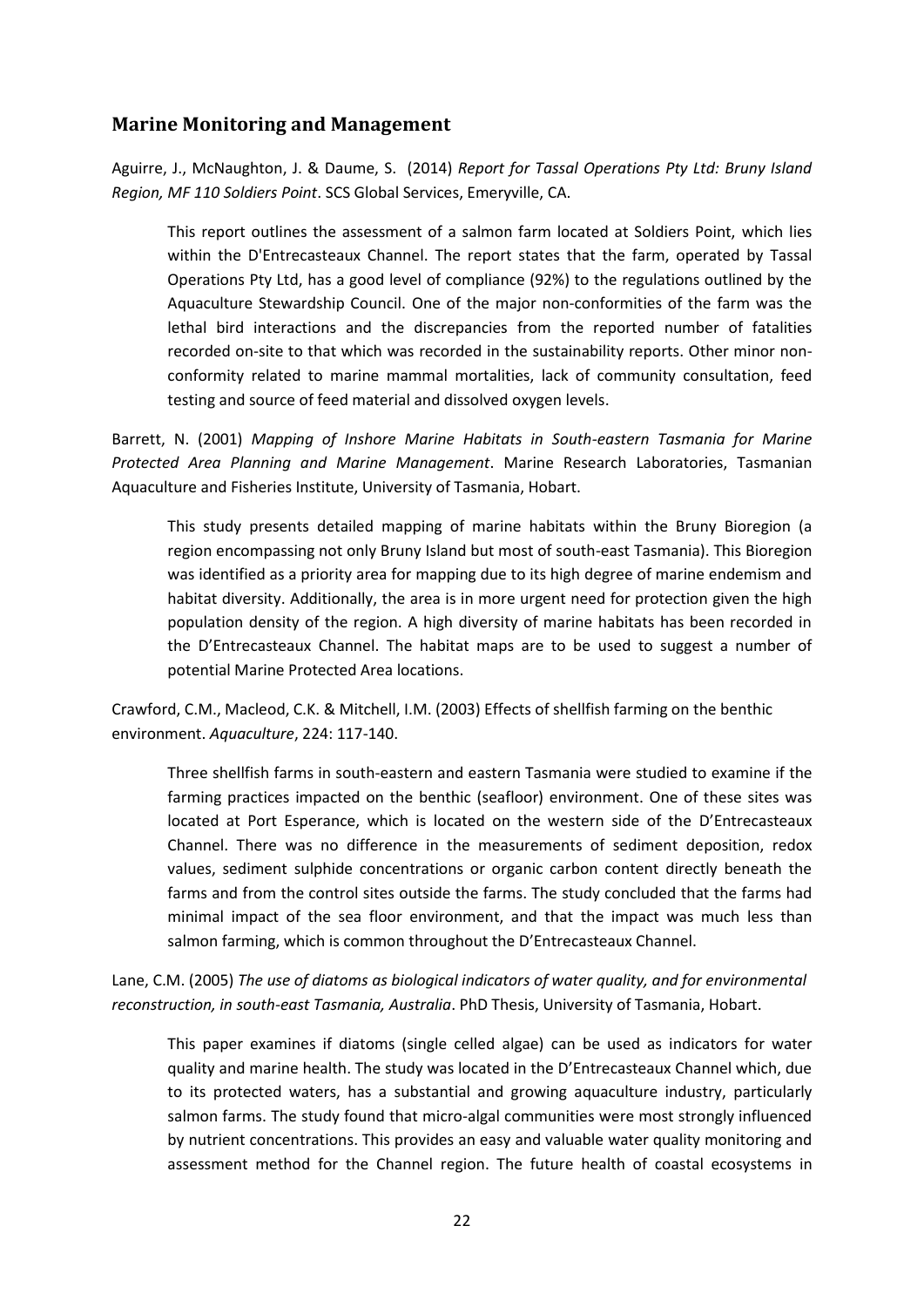south-east Tasmania will rely on the ability of stakeholders and caretakers to incorporate effective biological monitoring and assessment into their management strategies.

Oh, E. (2009) *Macroalgal assemblages as indicators of the broad-scale impacts of fish farms on temperate reef habitats*. Honours Thesis, University of Tasmania, Hobart.

This thesis examines the impact of fish farms on the macroalgal (seaweed) communities within the D'Entrecasteaux Channel. The quality and composition of macroalgal communities is a good indicator of environmental disturbance. The D'Entrecasteaux Channel has the highest concentrated area of salmon farming in Tasmania. Certain seaweed species, such as *Chaetomorpha* sp. and *Ulva* sp., were common near fish farms at exposed sites and filamentous green algae were abundant at sheltered sites. The cover of epiphytes and opportunistic algae provided the best indicators of fish farm impacts on a broad scale. Canopy forming seaweeds were also present near fish farms indicating that they are not significantly affected by high levels of sedimentation from fish farms.

Parsons, K.E. (2012a) *D'Entrecasteaux Channel and the lower Huon Estuary: Inventory of Scientific Information*. Report for the D'Entrecasteaux Channel Project, Ecomarine Consulting, Hobart.

This report is part of the D'Entrecasteaux Channel Project, a collaborative venture initiated by the Kingborough Council, which aims to manage the D'Entrecasteaux Channel in a sustainable manner. This report provides an inventory of available scientific data sets for the D'Entrecasteaux Channel and lower Huon Estuary created between 1999 and 2012. The report describes over 85 data sets. The report only lists a description of the data and in which papers and reports it is contained and does not list any results within the report.

Parsons, K.E. (2012b) *State of the D'Entrecasteaux Channel and the lower Huon Estuary 2012*. Report for the D'Entrecasteaux Channel Project, Ecomarine Consulting, Hobart.

This report describes the condition of the D'Entrecasteaux Channel and lower Huon Estuary and identifies the key management issues of the region. Water quality remained at relatively good levels in the D'Entrecasteaux Channel, however nutrient concentrations frequently exceeded national guidelines. High organic loadings were generated from the fish farms, however in nearly all cases were confined to within farm leases. Biotoxins were an ongoing concern, which can lead to shellfish contamination and the closure of seafood farms. The region has a high diversity of fauna, due to its wide range of marine, estuarine and foreshore habitats.

Tarbath, D. & Gardner, C. (2009) *Fishery Assessment Report*: *Tasmanian Abalone Fishery 2008*. Tasmanian Aquaculture and Fisheries Institute, Hobart.

This report summarises the catch rates of Abalone across Tasmania during 2008. The catch rates in zones around Bruny Island have been decreasing in recent years, and in 2008 were at low levels. Most catch came from the southern Bruny shore. The abundance of recruits in the catch exhibited no clear trend, suggesting that there was no evidence that stocks were rebuilding. Some of the zones around Bruny Island and the lower regions of the D'Entrecasteaux Channel were closed during 2008 to fishing as a precautionary measure to prevent the spread of Abalone Viral Gangleoneuritis (AVG).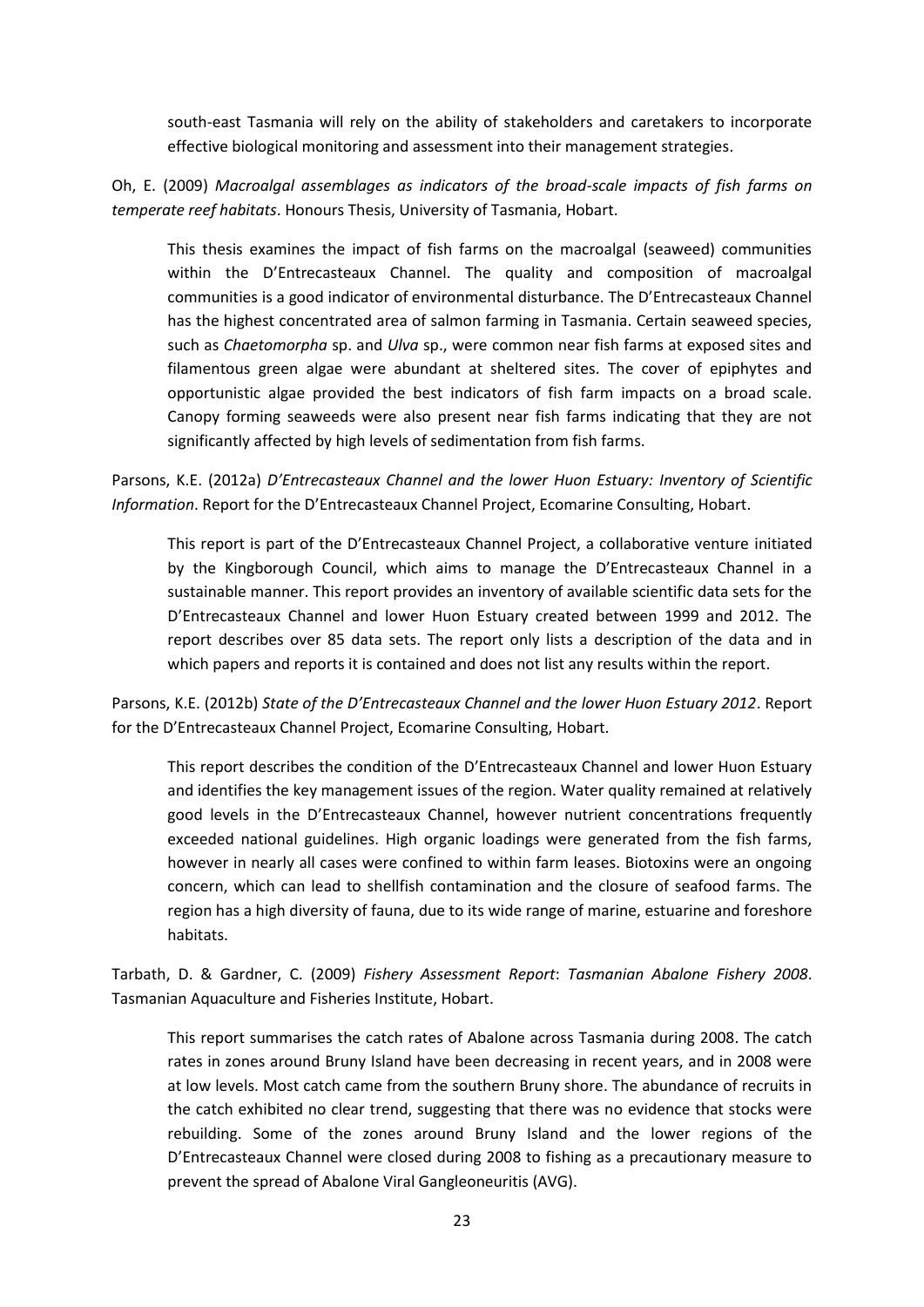Tarbath, D., Mundy, C. & Gardner, C. (2014) Tasmanian Abalone Fishery Assessment 2013. The Institute for Marine and Antarctic Studies, University of Tasmania, Hobart.

This report assesses the abalone fisheries around Tasmania during 2013. The report details the catch rates and describes the population numbers of abalone. On the eastern side of Bruny Island, catch rates were 35 t of blacklip in 2013, a result which was slightly higher than the previous year. However, the three years prior to 2013 catch rates had been up to 60-70 % lower than historical levels. The overall abundance of abalone for the catch sites around the east coast of Bruny Island was low. Approximately 56 % of the recreational catch of abalone is estimated to come from the lower D'Entrecasteaux Channel, while no commercial catch was reported from the same region.

Volkman, J.K., Thompson, P., Herzfeld, M., Wild-Allen, K., Blackburn, S., Macleod, C., Swadling, K., Foster, S., Bonham, P., Holdsworth, D., Clementson, L., Skerratt, J., Rosebrock, U., Andrewartha, J. & Revill, A, (2009) A whole-of-ecosystem assessment of environmental issues for salmonid aquaculture. CSIRO Marine and Atmospheric Research, Hobart.

This report outlines the ecological features of the Huon Estuary and D'Entrecasteaux Channel and how these factors are impacted by salmon farming in the region. The study found that salmon farming is a significant contributor of nutrients to in the Channel, which has led to the increase in phytoplankton abundance. Using modelling, the study also found that the plumes of effluent escaped from the cages in a long narrow ribbon and can occur up to 0.5 km from the cage. The report also outlines ecological studies conducted within the D'Entrecasteaux Channel, including sediment size analyses, phytoplankton and zooplankton communities, organic loading and measurement strategies for eutrophication.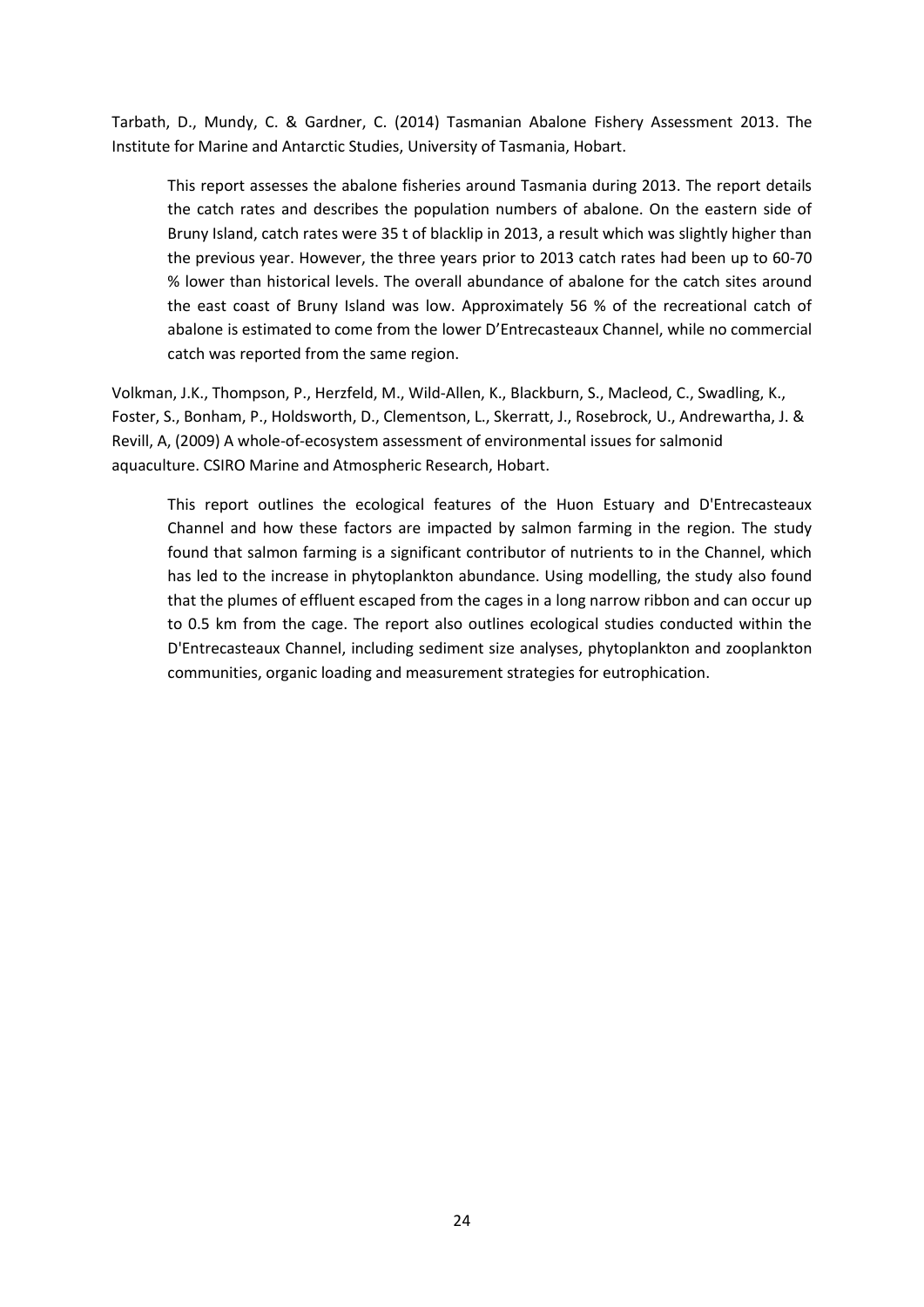# <span id="page-24-0"></span>**Aboriginal History**

Anderson, S. (2000) French anthropology in Australia, a prelude: the encounters between Aboriginal Tasmanians and the expedition of Bruny d'Entrecasteaux, 1793. *Aboriginal History*, 24: 212-223.

This paper describes the interactions between French explorers and indigenous Tasmanians during 1791-1793. It discusses the Bruny d'Entrecasteaux expedition, in which the French kept detailed notes about these interactions. Most of the interactions were with the Nuenonne people of Bruny Island and the land surrounding the D'Entrecasteaux Channel. Interactions between the two groups were friendly and the French recorded valuable information about the Tasmanian way of life, including information about the food, shelter and tools they used. From the perspective of the French it was a completely positive experience.

Bowern, C. (2012) The riddle of Tasmanian languages. *Proceedings of the Royal Society of London B: Biological Sciences*, p.rspb20121842.

This paper examines how closely related Tasmanian indigenous languages are by applying similar methods to that which are used in evolutionary biology. Many recent studies have been able to successfully discover the history of major language families by using phylogenetic methods. This is due to the similarities in the evolutionary process of linguistics and biology. The author found that the five main language groups of Tasmania are highly unrelated. Bruny Island had a similar language group to the adjacent area around the D'entrecasteaux Channel, which had some minor similarities to the Oyster Bay Tribe to the north, however was very different to languages in other regions of Tasmania.

Breen, S. (1992) Tasmanian Aborigines: making fire. *Papers and Proceedings: Tasmanian Historical Research Association*. 39: 40-43.

This paper discusses the long held assumption that Tasmanian Aboriginals were unable to make fire. This assumption has been largely held throughout history due to insufficient evidence that Tasmanian Aboriginals could to produce fire artificially. However, this paper provides historical evidence that the indigenous groups from Bruny Island were able to start fires. The use of flints was observed by some of the first Europeans to visit Bruny Island. The words such as 'flint' and 'fire spark' were also recorded in the languages of the Bruny Island tribes. The paper concludes that Tasmanian Aboriginals could indeed make fire and they used it widely and was a substantial part of their culture.

Curthoys, A. (2005) Raphaël Lemkin's 'Tasmania': an introduction. *Patterns of Prejudice*, 39: 162-169.

This paper describes a chapter from an unpublished book written in the 1940's and 50's on the history of genocide by Raphaël Lemkin. This chapter of the book referred to the genocide of Tasmanian Aboriginals during European colonization. It discusses the near disappearance of Aboriginal Tasmanians after several decades of colonization and settlement by the British. The paper discusses the removal of the Aboriginal people to off shore islands in order to protect them from conflicts with European settlers. Bruny Island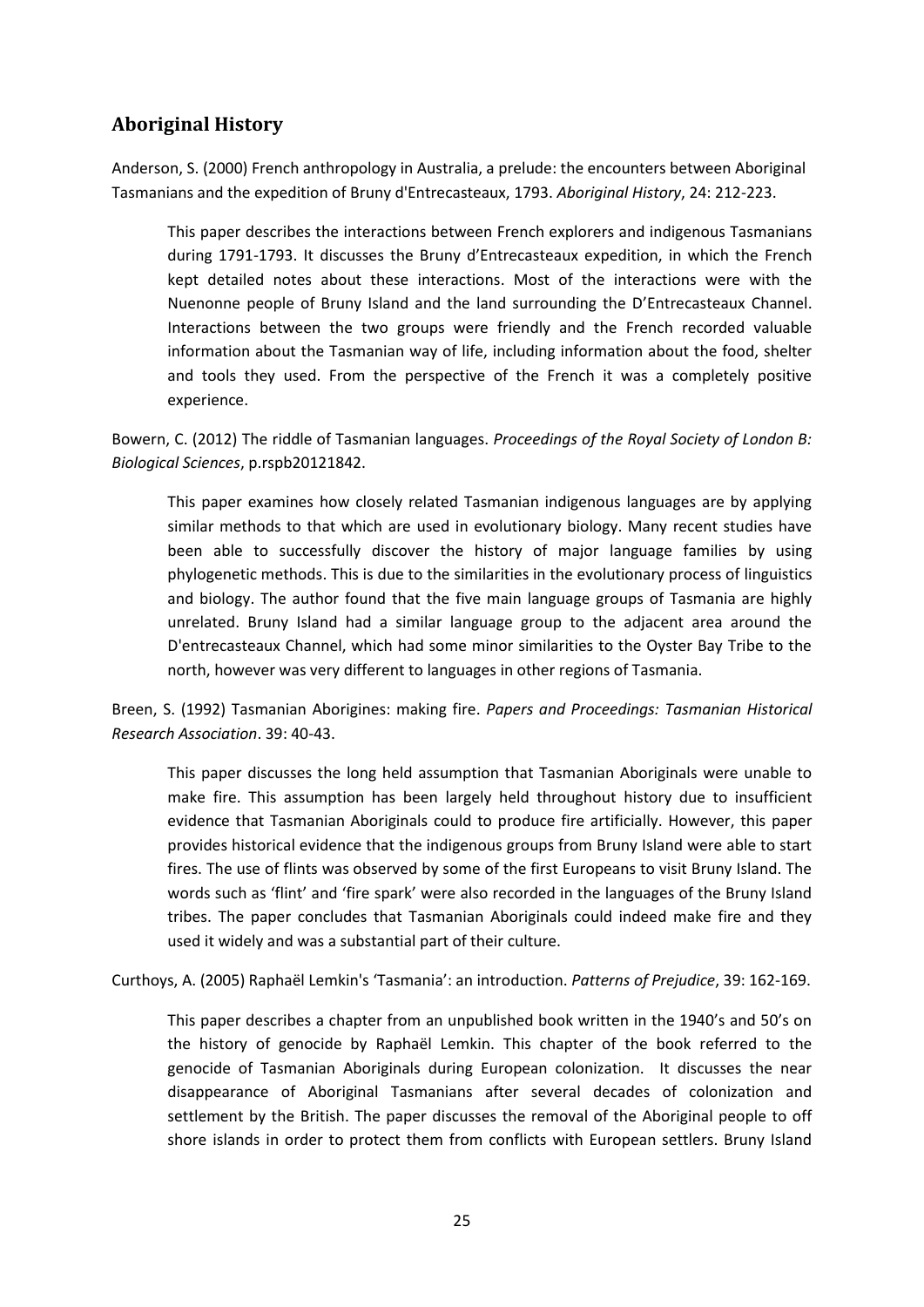was home to one of these colonies. The confinement to Bruny Island often left the people 'lifeless and dispirited'.

Crowley, T. (1993) Tasmanian aboriginal language: old and new identities, in: Walsh, M., Yallop, C. (eds.) *Language and Culture in Aboriginal Australia*. Aboriginal Studies Press, Acton, ACT.

This paper explores the languages of indigenous Tasmanians, suggesting there were between eight to twelve different languages on the island. On Bruny Island, indigenous people had frequent interactions with European settlers, such as convicts, sealers and whalers. These interactions would have most likely caused aboriginal people on Bruny Island to pick up a form of pidgin. This paper also details the history of Truganini (the last known surviving Tasmanian Aboriginal) and her interactions with Government officials. This paper also argues against the long held idea that indigenous Tasmanians went 'extinct' after the death of Truganini, and the author states that today there are around 4,000 people of Aboriginal descent living in Tasmania.

Gammage, B. (2008) Plain facts: Tasmania under aboriginal management. *Landscape Research* 33: 241-254.

It is widely accepted that indigenous Australians managed the land with the broad-scale use of fire. This article suggests that fire was not only applied at a large scale, but fine scale application to the land with great precision was used to create a complex range and patterns of useful ecosystems. The paper describes how on Bruny Island, tribes would burn the landscape in a particular way in order to facilitate habitat for wallabies. Indigenous people of Bruny Island would burn plains in patches, which would simplify the hunting of wallabies by dogs. The article also argues that Aboriginal land management burning was a significant a cultural practice.

Gill, J.C.H. (1968) *Notes on the Tasmanian "Black War".* Read to a meeting of The Royal Historical Society of Queensland on 23 May 1968.

This paper provides a short description of history of Tasmanian Aboriginals, describing the culture, lifestyles and food sources pre-European colonisation. It continues to describe the demise of indigenous Tasmanians, through conflicts with European settlers and the effects of disease. Efforts were made by the government to calm tensions with indigenous people on Bruny Island by appointing George Augustus Robinson as a conciliator. Bruny Island was where Robinson met Truganini, who was the last known surviving Tasmanian Aboriginal. It was also at Bruny Island that Robinson made the first attempt by any European to gain fluency in the Tasmanian native language.

Gott, B. (2002) Fire‐making in Tasmania: Absence of evidence is not evidence of absence. *Current Anthropology*, 43: 650-656.

This paper discusses the long held idea by some anthropologists that Tasmanian Aboriginals were unable to generate fire. The notion was generated from the widely reported Tasmanian custom of carrying fire from place to place. This skill was thought to be lost during Tasmania's long isolation from mainland Australia. This paper provides historic evidence of indigenous fire generation, with reference to Bruny Island. Making fire by flints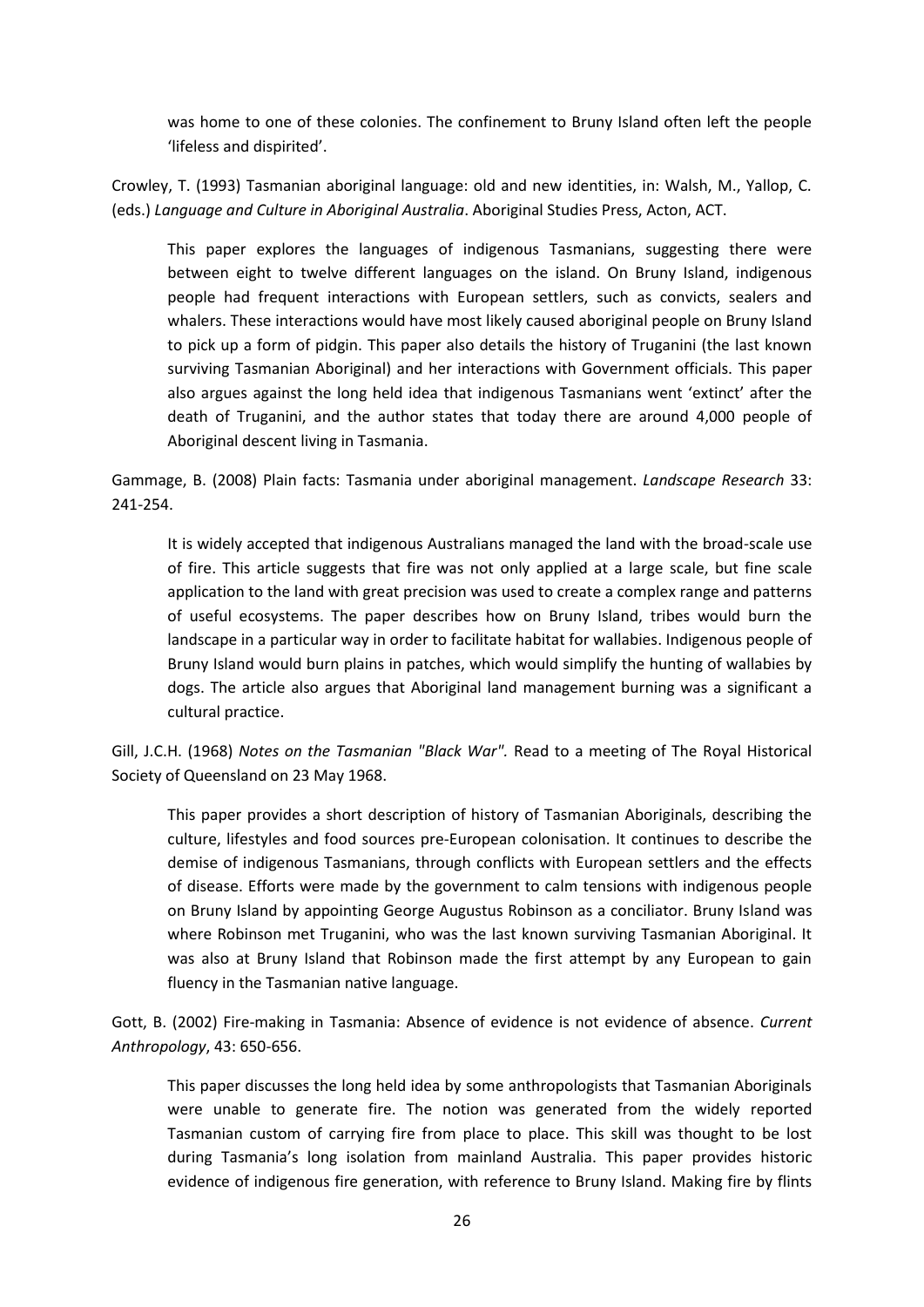seems to have been limited to an area of southern Tasmania around Bruny Island. There is also evidence from Bruny Island that fire was created from rubbing together two pieces of wood together.

Taylor, R. (2007) The polemics of eating fish in Tasmania: the historical evidence revisited. *Aboriginal History*, 31: 1-26

Many reports from early explorers suggest that Tasmanian Aboriginals didn't eat fish and this paper provides evidence to counter this argument. This paper describes interviews from 1908-1910 with the indigenous decedents from around the D'Entrecasteaux Channel region. The interviewees gave information about traditional foods, indigenous language, spirituality and practical skills like how to make fire. They also stated that the tribes from the Bruny Island and Channel regions would cook fish on a flat stone and that they often speared fish. Reference is also made about interactions between Cook and Aboriginals at Adventure bay in Bruny Island and how the Aboriginals refused fish when offered to them by cook and his men.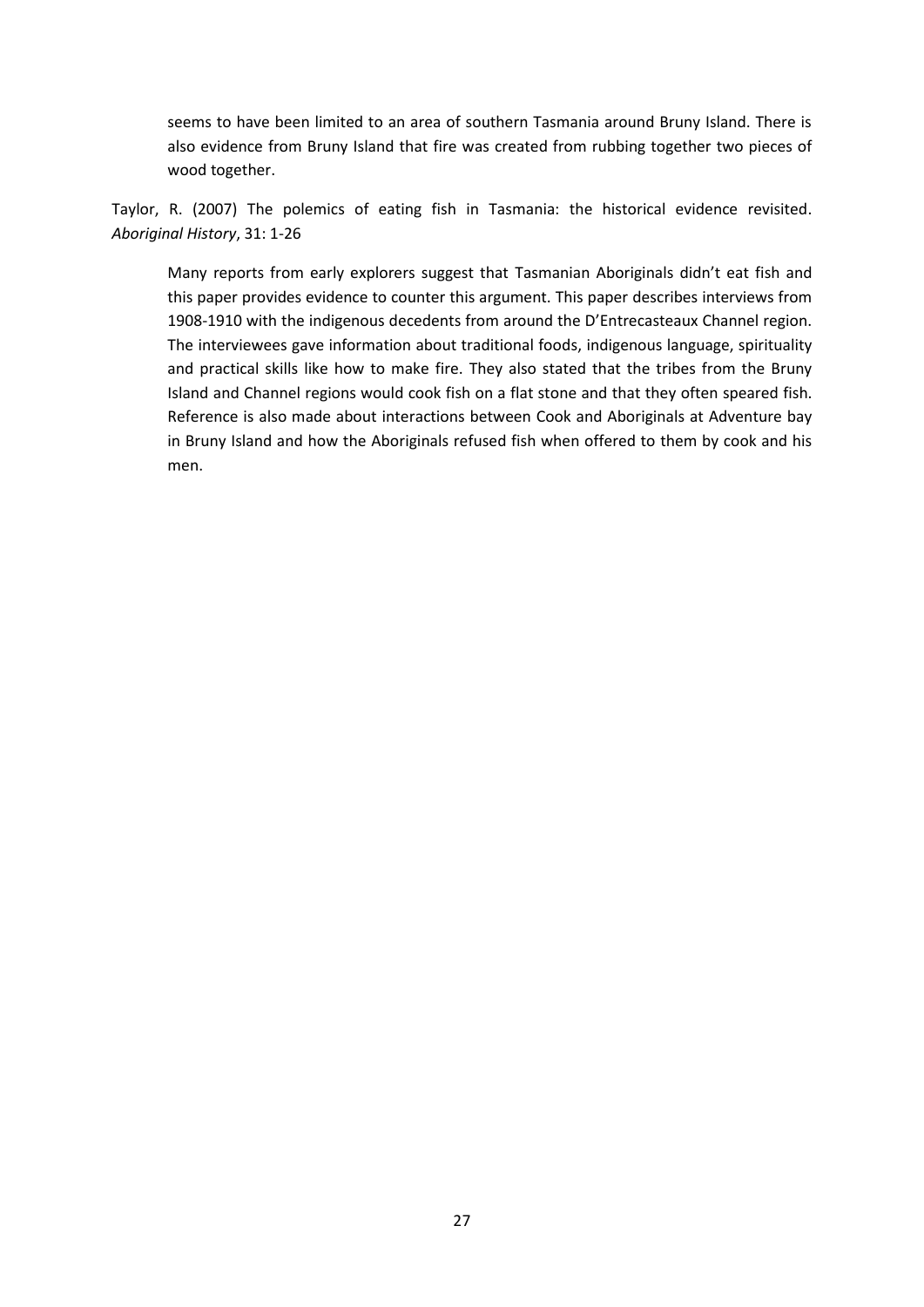# <span id="page-27-0"></span>**European History**

Boyce J (2008) *Van Diemen's Land: A History*. Black Inc., Melbourne.

The book describes the history of British colonialism in Tasmania. Most of the references to Bruny Island in the book refer to British and Aboriginal interactions. The earliest encounters between Tasmanian Aboriginals and the British occurred on Bruny Island. The Nuenonne Clan, whose territory covered Bruny Island, were thought to have the most contact, due to the high frequency of explorers and whalers which visited Adventure Bay in Bruny Island to collect water, timber and food. The book also describes George Augustus Robinson's involvement in the failed Aboriginal settlement of Bruny Island, where the last surviving indigenous people were taken due to ongoing conflicts with the European settlers. Many of the Aboriginal people died here on Bruny Island the settlement.

Kantvilas, G. (1996) The discovery of Tasmanian eucalypts: an historical sketch. *Tasforests*, 8: 1-14.

This paper gives details of the history of eucalypt discovery in Tasmania. It discusses how the *Eucalyptus* genus was first described in 1788 by the French botanist Charles L'Héritier de Brutelle. This description was based on a specimen which had been collected in 1777 by David Nelson, who was a botanist on Captain James Cook's voyage. It also discusses the important contributions made by Jacques-Julien de Labillardière, the botanist on the voyage of Bruny d'Entrecasteaux in 1791- 1793. Labillardière collected many specimens from Bruny Island and the surrounding d'Entrecasteaux Channel region. The Paper also lists the author of each eucalypt species in Tasmania, along with the details of the collector and the location of the original specimens.

Lawrence, S. (2001) Foodways on two colonial whaling stations: archaeological and historical evidence for diet in nineteenth-century Tasmania. *Journal of the Royal Australian Historical Society*, 87: 209-216.

Artefacts from the archaeological sites of two whaling stations in Tasmania were used to determine the 19th century colonial diet. One of the sites was located at the south-east tip Adventure Bay, where a whaling station operated from 1829 to 1941. An archaeological excavation in 1996 revealed some artefacts which could give an indication of the diet of the whalers, such as animal bones, as well as broken bottles and jars. Meat and bread appeared to be the main type of food consumed at the station, but vegetables were also eaten. Native animals only made up 8-10% of the diet.

Lord, C.E. (1920) The early history of Bruny Island. *Papers & Proceedings of the Royal Society of Tasmania,* 114-136.

This is a very early record of the European history of Bruny Island. The Dutch were the first Europeans to visit Bruny Island in the spring of 1642, and named the region the Boreel Islands. The paper describes several of the early visits from the English, including Cook's second and third voyage, and two of visits by the Bounty in 1788 and in 1792. All of these voyages stopped in Adventure Bay where the crew would collect timber and water. The paper also describes the French exploration of the D'Entrecasteaux Channel by Bruny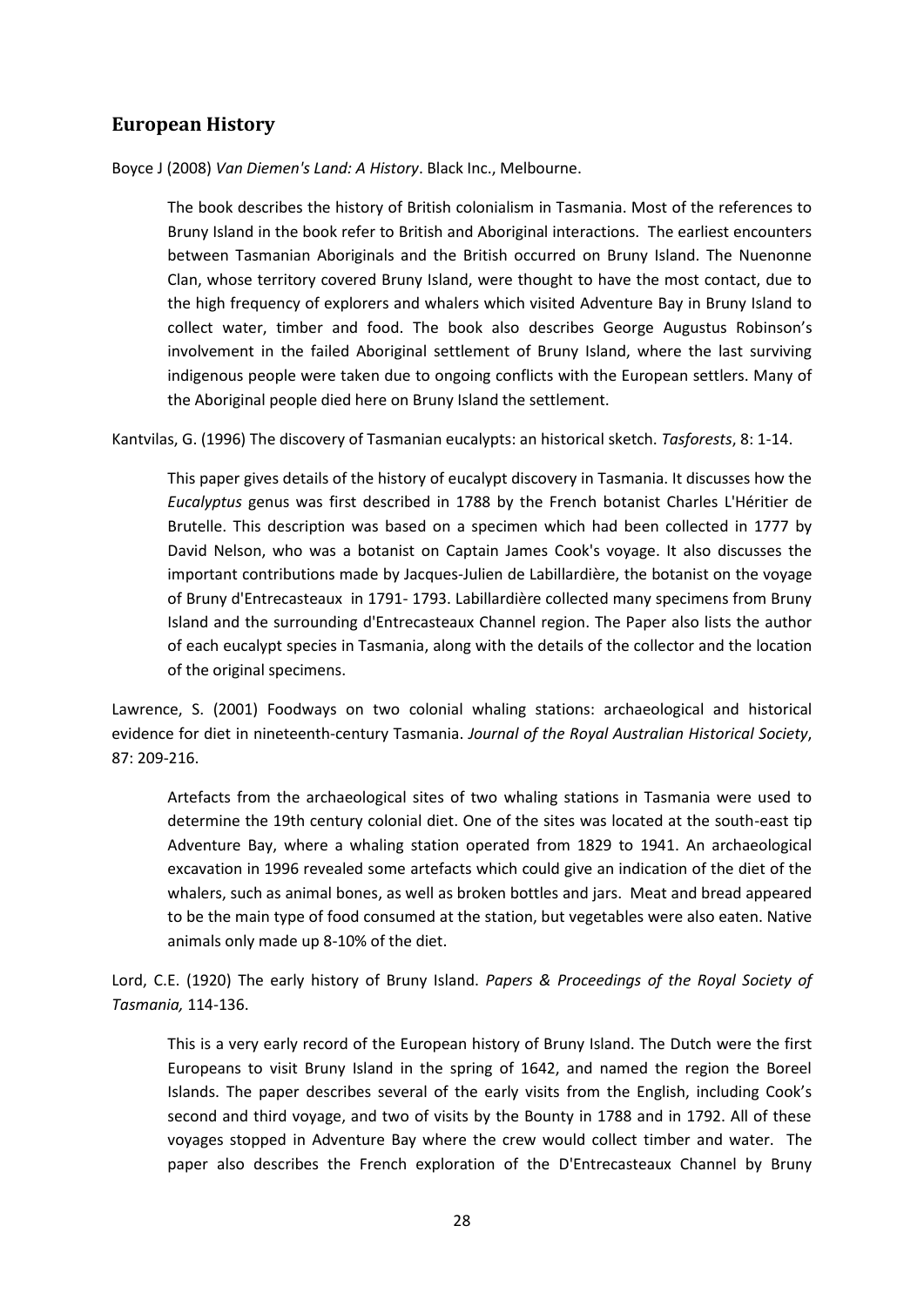D'Entrecasteaux. The paper makes reference to many of the journal entries of the explorers, with details about the interactions with the Aboriginals and descriptions of the plants, animals and the landscape of the island.

McConnell, A. & Servant, N. (1999) *The History and Heritage of The Tasmanian Apple Industry: A Profile*. Report of the Queen Victoria Museum and Art Gallery, Launceston.

This report reviews the history and heritage of the Tasmanian apple industry. There are over two thousand places within the state that are associated with the apple industry. A number of the sites identified in this study are considered to be of unique cultural significance. The first apple tree planted in Australia was at Adventure Bay, Bruny Island in 1788. William Bligh, in command of the Bounty, anchored in Adventure Bay and planted a selection of fruit trees, including three apple seedlings. This site at Adventure Bay is considered to be one of outstanding heritage value with respect to the apple industry.

Nethery, A. (2012) Separate and invisible: a carceral history of Australian islands. *Shima*, 6: 85-98.

This paper examines four islands which were used for incarceration during Australia's early European history. Bruny Island was the site of a human quarantine station for all new arrivals to Tasmania from 1885 to the late 1920s. Thousands of people, mostly servicemen returning from wars, stopped at the quarantine station at Bruny Island on their way to Tasmania or the mainland. People were often quarantined in order to prevent disease from spreading. People were held for up to forty days whether or not they showed signs of illness. While more of a frustration than hardship, the incarceration often psychologically impacted on detainees.

Potts, B.M. (1988) The distribution and type locality of *Eucalyptus cordata* Labill.-an historical account. *Papers and proceedings of the Royal Society of Tasmania*, 122: 31-38

This paper discusses the distribution of *Eucalyptus cordata* and the history behind the first collection of this species by the French in 1793. LabiIlardiere collected many plant specimens from areas along the D 'Entrecasteaux Channel, including Bruny Island. He collected the first recorded specimen of *Eucalyptus cordata* from Penguin Island while the expedition was anchored in Adventure Bay. However, this location has been incorrectly recorded, with historical records stating that the specimen was found at Recherche Bay on mainland Tasmania. The paper also describes the distribution and ecology of this endemic eucalypt species.

Potts, B.M. & Reid, J.B. (2003) Tasmania's eucalypts: their place in science. *Papers and Proceedings of the Royal Society of Tasmania*, 137: 21-37.

This paper outlines the history of eucalypt research and discovery in Tasmania, from the beginning of European exploration through to modern day genetics. This paper discusses how the type specimen (a specimen on which the description and name of a new species is based) for the genus *Eucalyptus* was collected from Bruny Island in 1777 during Captain Cook's voyage. This specimen was collected by William Anderson, when two of Cook's ships were anchored at Adventure Bay, from the 26 to 30 of January 1777. French botanists also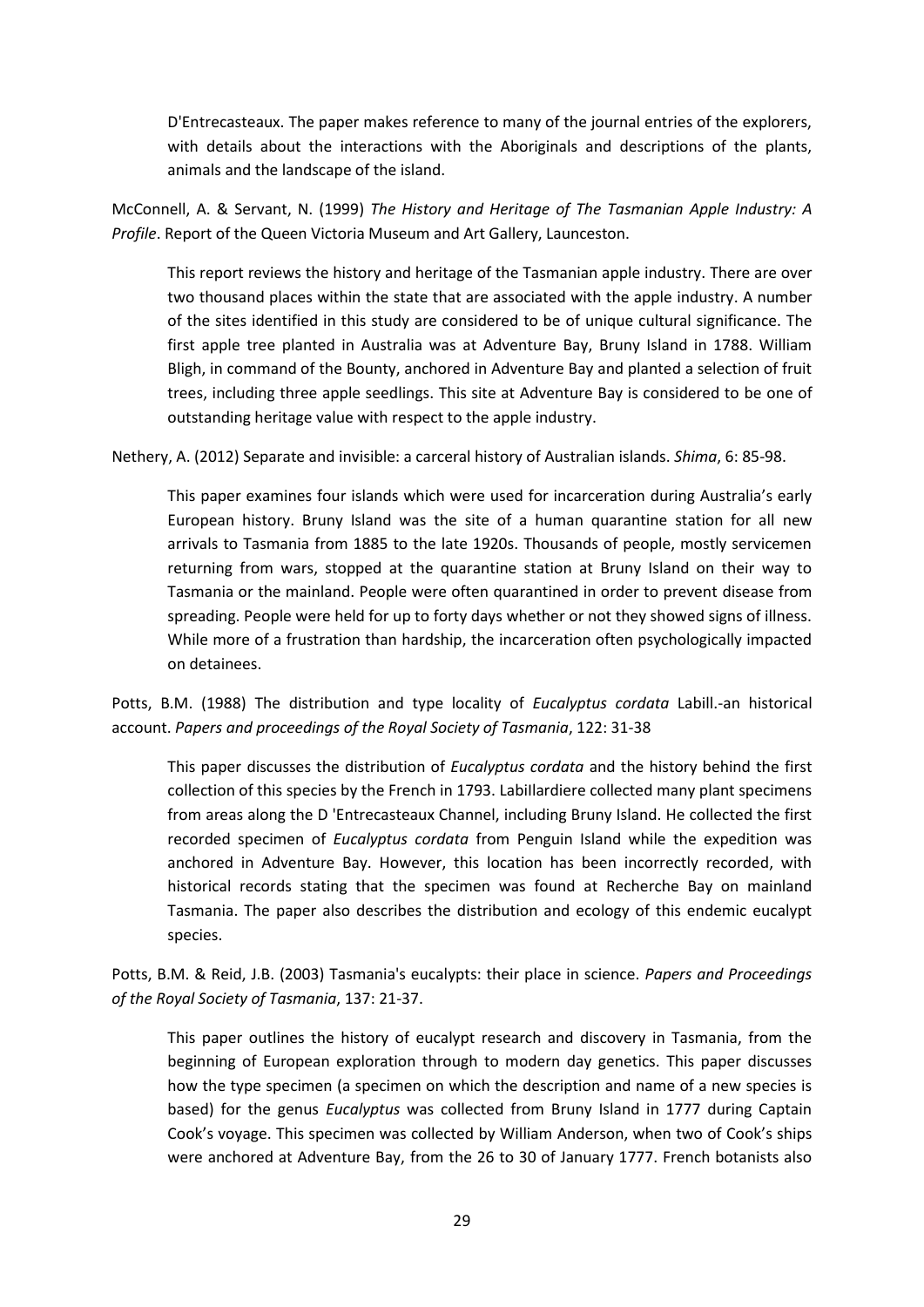made extensive collections and descriptions of eucalypts during the French expeditions in 1792-1793, with many collections occurring around the D'entrecasteaux Channel.

van Krieken, R. (2015) Celebrity, humanitarianism and settler‐colonialism: G.A. Robinson and the Aborigines of Van Diemen's Land. In: Richey, L.A. (ed.), *Politics, Place and Power*, Routledge, London, UK.

This book chapter reviews the history of George Augustus Robinson (1791‐1866), a missionary who attempted to prevent the complete annihilation of indigenous Tasmanians by European settlers. It details the history of a settlement set up by Robinson on Bruny Island to protect the remaining few Aboriginals. The settlement contained a small number of Aboriginals, whom which mostly originated from other parts of Tasmania, often made homeless by European settlers. The group included 18‐year‐old Truganini, who was born on Bruny Island, and later became famous for being the last surviving full‐blood Aboriginal. The book chapter describes the interactions of Robinson and Truganini.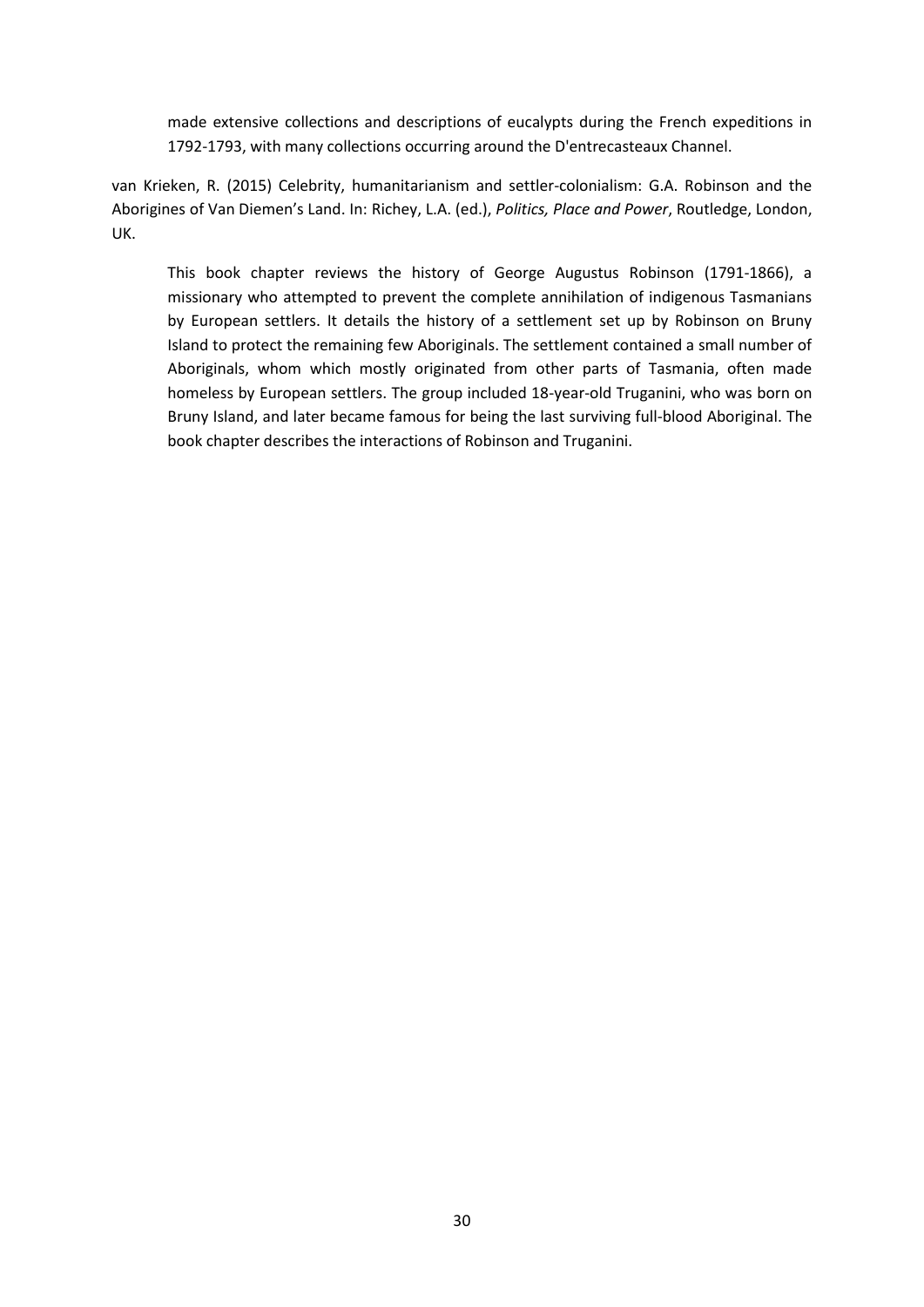# <span id="page-30-0"></span>**Economy and Society**

Harward, M. & Zwart, I. (2000) Local government in Tasmania: reform and restructuring. *Australian Journal of Public Administration*, 59: 34-48.

This paper discusses the local government restructuring which took place in Tasmania in the 1990's. Across the state, there was a reduction from 43 to 29 councils. It discusses the amalgamation of Kingborough and Bruny Island councils. The author states that the merger has been problematic as both areas do not share the same common interests, but was viewed as necessary due to the high cost of running a council for so few residents on Bruny Island. However, the amalgamation did not decrease the administration costs. There have also been ongoing issues in which Bruny Island has not been well represented within the council.

Jackson, R.E. (2004) Offshore Islands in Australia and New Zealand: questions of tourism and conservation management. *Islands of the World VIII: Changing Islands—Changing Worlds*, pp. 353- 77.

This paper discusses if both tourism and conservation can exist on islands, and uses Bruny Island as a case study. Islands often have unique sustainably issues due to their limited size and resources. The paper refers to the impact of access issues to Bruny Island, as the ferry access is on North Bruny Island, yet most of the tourist areas are on south Bruny Island, which increases the amount of traffic. It also questions the impact of being managed by an adjacent mainland council, and suggests that if the island reverted back to its own local governance, it may facilitate more community involvement.

Jackson, R. (2006) Bruny on the brink: governance, gentrification and tourism on an Australian island. *Island Studies Journal*, 1: 201-222.

This paper examines the influence of 'islandness' on development and governance of Bruny Island. Tourism is increasingly important to the Bruny Island economy, while traditional industries such as agriculture are on the decline. The author suggests that the island is at risk from gentrification from interstate and overseas people being drawn to the island. Islandness is a feature that attracts permanent and seasonal residents, with benefits including the isolation, relaxed lifestyle and close-knit community. However, this has significant impacts to the local residents by pushing up land prices and changing the character of the island.

Kingborough Council (2014) *Bruny Island Tourism Strategy*. Kingborough Council, Kingston.

This Bruny Island Tourism Strategy provides a framework for the development of tourism on Bruny Island. The strategy primarily targets public infrastructure improvements, as the social and environmental impacts of tourism on Bruny Island can only be effectively managed if the public infrastructure has the capacity to deal with the pressures. The strategy outlines the need for additional infrastructure, such as ferry terminals, picnic areas, walking trails, roadside pull-over bays and public toilets. The strategy suggests the need for a tourism